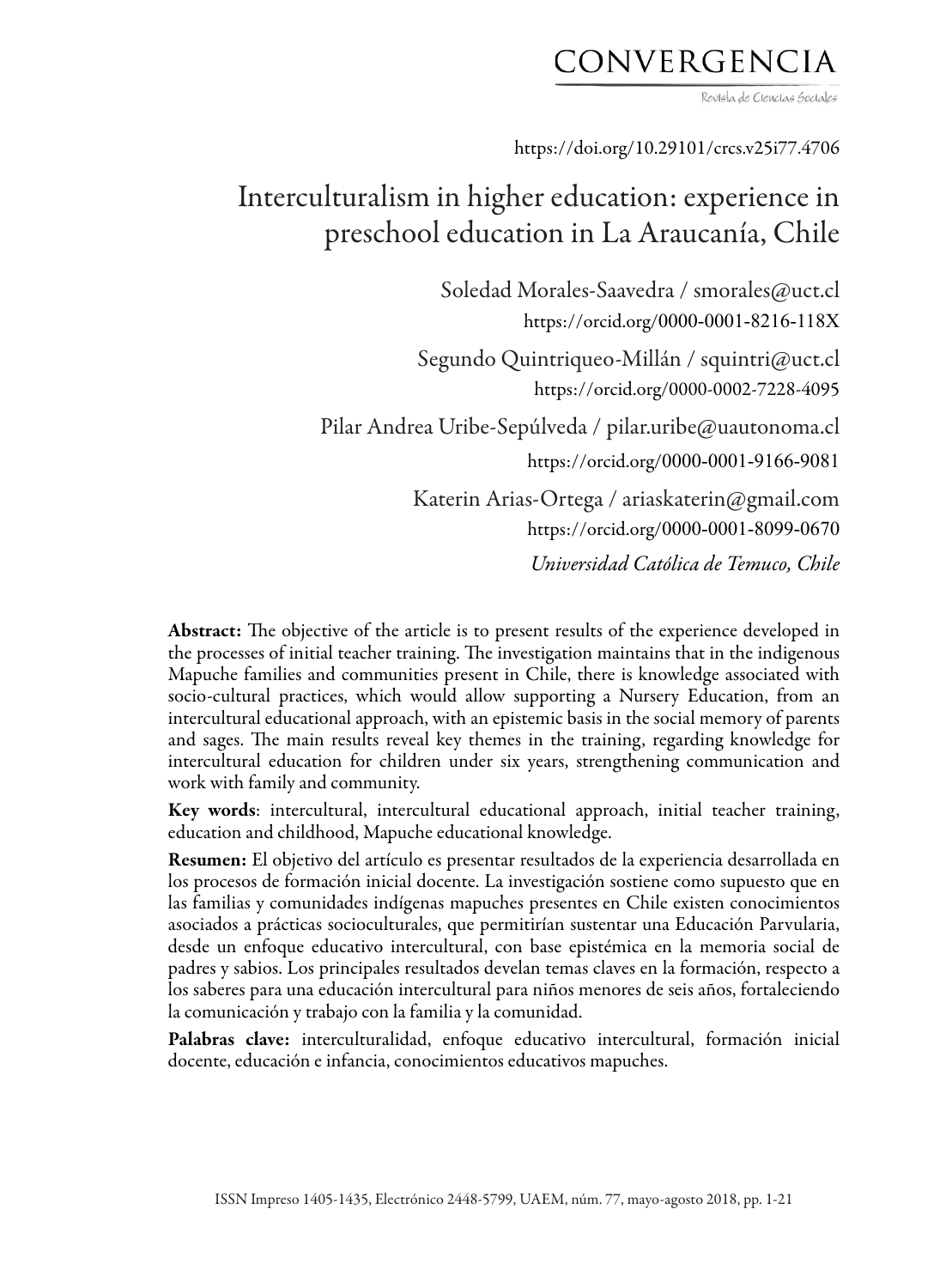### Introduction**<sup>1</sup>**

The Nursery Education studies of the Catholic University of Temuco in Chile, offers two majors: Intercultural Education and, Pedagogy and connection between family and community. The former focused on the construction of a dialogue between indigenous and Western knowledge and lore. The latter, in the participation of family during the educational process, the recognition of family by the school as a social institution and the valuing of different lifestyles, which are the essential basis to create ideal conditions for children's development and learning. 2

The first major is based on the statement of the United Nations (2008: 3) regarding indigenous people's rights, which holds "the right of indigenous families and communities to retain shared responsibility for the upbringing, training, education and well-being of their children, consistent with the rights of the child." In the international context, the Convention on the Rights of the Child (1989), according with the International Labor Organization (OIT, 1989) and the United Nations Declaration on the Rights of Indigenous Peoples (Naciones Unidas, 2008), demand respect and being guaranteed cultural diversity, which in the educative field is of great importance.

The inclusion of the intercultural approach is supported by the results of researches online on education and interculturalism –projects: no. 11075083, 2007-2009, no. 1110489, 2011-2013 and no. 1140490, 2014- 2017, financed by Fondecyt–. Such projects address the study of Mapuche knowledge as a foundation for elaborating intercultural educative content. In the framework of all these researches several categories of educative contents have been confirmed such as identity, patterns of socialization, educative values, knowledge about family, territory and nature, all framed in the same perspective of personal rights.

However, historically speaking, educative teaching of indigenous children is based on Western contents and purposes, which are opposed to the indigenous knowledge (Quintriqueo, 2010). Thus, while Western knowledge regards the categories of discipline considered in the areas of

<sup>1</sup> This article of scientific research is part of the Social and Human Sciences, Ethical and Educational Matters, and it was financed by the Fondo Nacional de Desarrollo Científico y Tecnológico (Fondecyt) Label no. 1140490 for its elaboration.

<sup>2</sup> In Chile, the education of children younger than six years is called Nursery Education. The person in charge is called teacher of infants (which is the same to preschool teacher)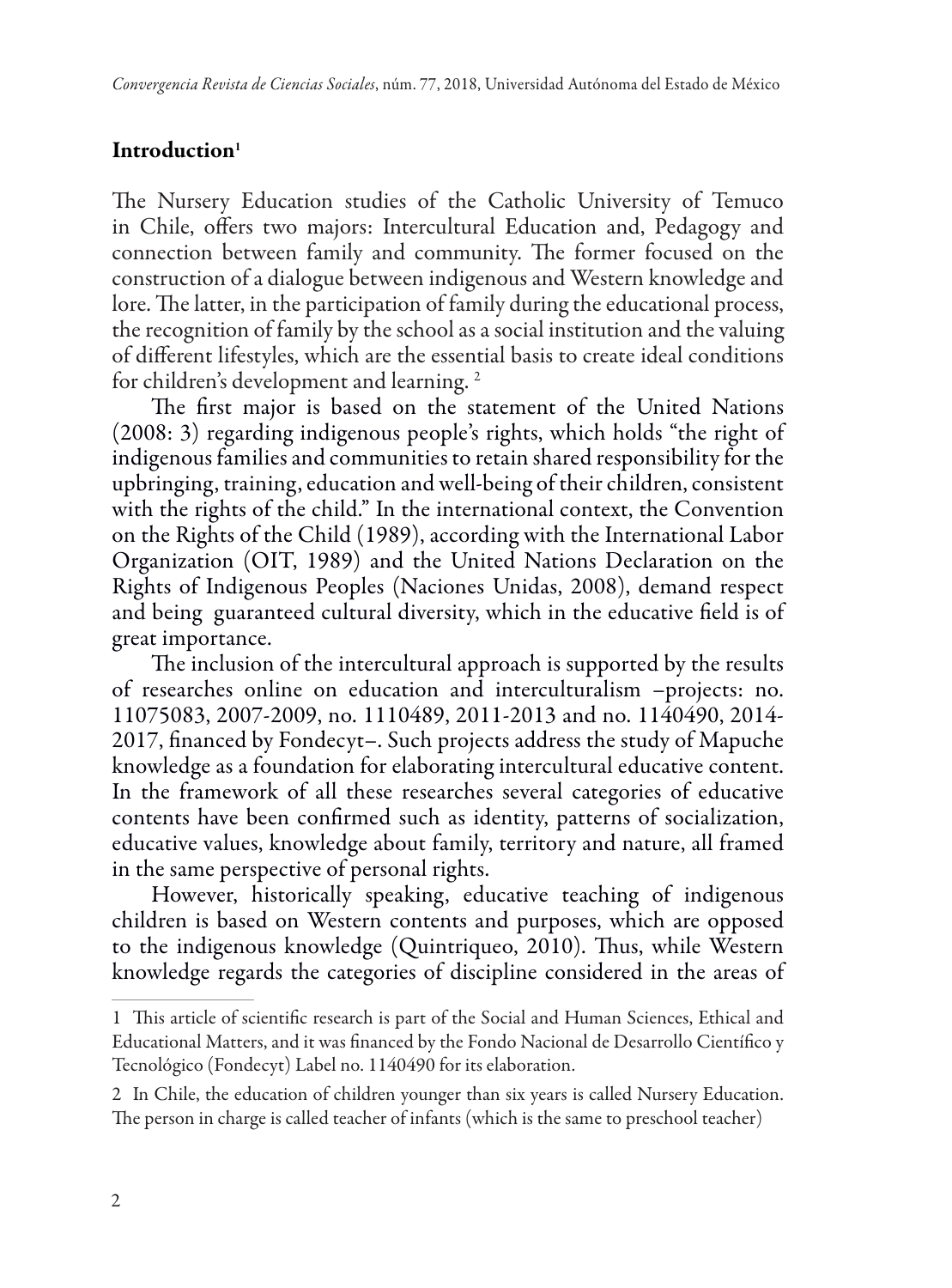learning of the syllabus, the indigenous knowledge regards the knowledge represented in the individual, familial, social and community memory (Quintriqueo, 2010). According to Quintriqueo, it is in the family context where children learn a set of knowledge regarding the natural, social and cultural environment, which enables them to develop themselves appropriately in the community.

The complex and modern context presented to the indigenous population in schools accounts for their social-cognitive and identity conflict, which makes difficult their capacity to develop themselves, both in the community and in the national society. Accordingly, "the crisis of identity comes from biographical conflicts linked to social and historical processes" (Quintriqueo, 2010: 13), and children, who are enrolled in schools acquire a set of educative contents and purposes, teaching and learning objectives based on Western educative knowledge.

According to this, Carbonell's research (2001) underscores that many indigenous children in their first contact with school suffer a threefold trauma: psychological, linguistic and cultural. Concerning the psychological one, they face stereotypes of inferiority due to the disdain teachers show towards their mother tongue, habits and different values, creating fear and insecurity in them (Carbonell, 2001). In the linguistic aspect, by the time the child is enrolled in the school s/he has already structured his or her mother tongue, which is generally rejected along with his or her culture, and so longs for deliverance from stigmatization (Carbonell, 2001). In the cultural area, being culture a central aspect for socialization, when it is rejected in school provokes a progressive loss of his or her socio-cultural identity (Carbonell, 2001). All three factors are vitally important for the development of an intercultural education in the Mapuche context.

So, what sets in motion this intercultural experience in the training of teachers of infants is the lack of knowledge regarding the Mapuche people in the current programs of initial teacher training. Such absence manifests itself in ignoring indigenous children which results in inequality of the education of children under six years. Such issue is associated with a historical initial teacher training, based on a disciplinary, homogenizing and monocultural curriculum (Quintriqueo, 2010). Thus, the consequences of initial teacher training and Nursery Education are the homogenization of educative work, formal instruction and the loss of the essential purposes of Nursery Education (Peralta, 2012).

Through these experiences we aimed to disclose the educative knowledge desirable to be included in the training of teacher of infants which should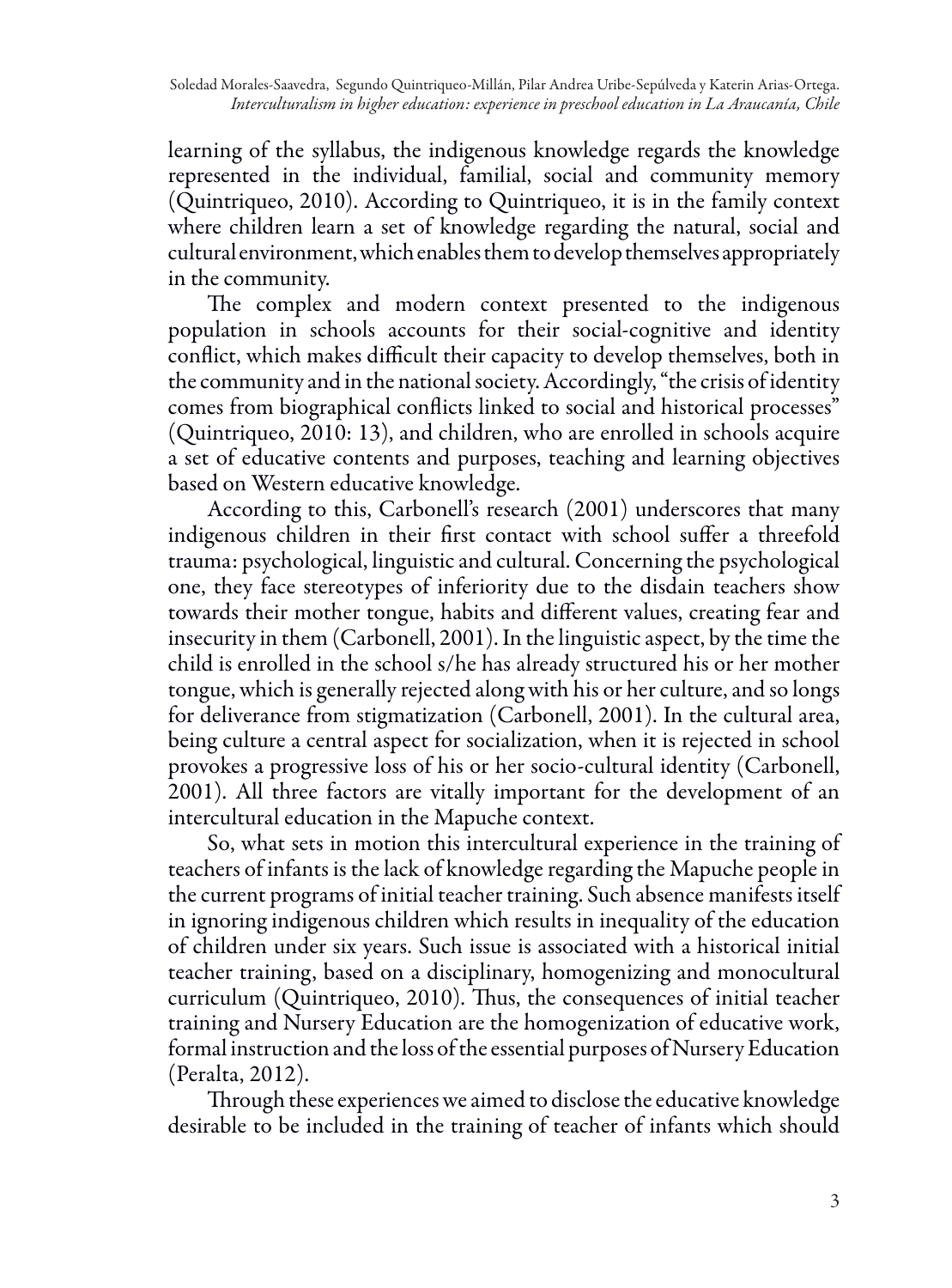take into account the intercultural approach. Its integration in undergraduate education is endorsed in the new programs of teacher of infants, where it is established the need to teach students how to respect others, based on the equality of all people's rights, valuing their socio-cultural diversity (Mineduc, 2012).

Following these ideas, the proposal of a major on interculturalism in the training of students of Nursery Education will incorporate with the support of sages and parents the educative indigenous knowledge, which is desirable to be considered in the undergraduate Nursery Education. This will allow the development of professional competences in the teacher of infants, who works in intercultural environments, so as to empower and strengthen during their training the capacity to know, comprehend, respect and value social and cultural differences. Finally, our objective is to divulge the results of an experience in initial teacher training in Nursery Education, which is based on an intercultural educative approach and aims to strengthen the processes of teaching through the strengthening of communication and work with families and community.

### Educative intercultural approach

The educative intercultural approach aims to enhance the quality of teaching and learning in relation to the Western-indigenous knowledge and vice versa, as a mutual learning to create a universality of knowledge, which is the outcome of intercultural dialogue (Quintriqueo *et al*., 2014). The purpose of this dialogue is to minimize the personal cultural categories and the symbolic universe in order to incorporate to the individual and social development the contribution of other cultures (Ferrão, 2010; Quintriqueo, 2010; Abdallah-Pretceille, 2011).

The education which values and respects differences is promoted through this approach considering it as an opportunity to enrich the processes of teaching-learning. Such process allows us to build more understanding and human systems of relationships capable to recognize differences, advantages and disadvantages, shaping an alternative paradigm of critical interculturalism (Tubino, 2005b and 2011; Viaña *et al*., 2010). In addition, such approach makes possible the study and comprehension of people who belong to different social and cultural circles, which in some way minimizes knowledge and forces to build a multipolar knowledge so as to overcome discrimination and racism (Ouellet, 2002; Schmelkes, 2009 and 2012; Quintriqueo, 2010; Essomba, 2012).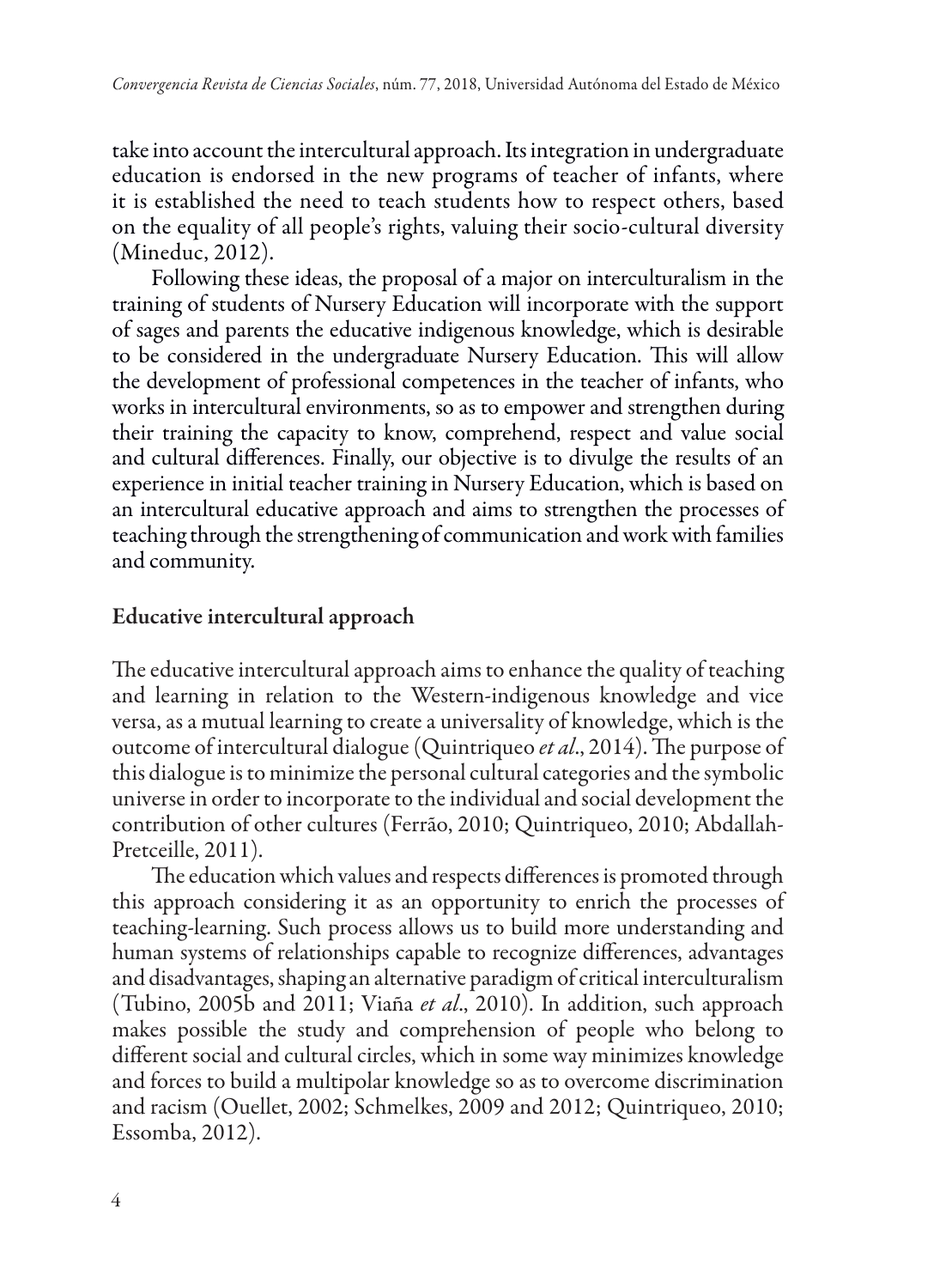In the context of indigenous communities, education based on an intercultural approach means going further the limits of the neoliberal, modern and commercialized State, that is, leading vocational training towards an epistemic, political, social, cultural, economical and territorial autonomy from the epistemological pluralism, where a more just, democratic and intercultural citizenry is required (Ouellet, 2002; Akkari, 2009; Tubino, 2011; Quintriqueo *et al.,* 2014). In this way, education based on this approach becomes an alternative which enables to recognize diversity of lore and knowledge converging at school.

Thus, sociocultural and natural contexts constitute the starting point as well as the relevant educative areas for learning the individual cultural heritage in students (Freire, 2002; Akkari, 2009; Tubino, 2014; Quintriqueo *et al.,* 2015). Consequently, the intercultural educative approach is built on a theoretical, practical and methodological approximation which allows studying and understanding the ways in which people of different cultures and diverse societies are in contact. During this process certain ways of conceiving the world such as the way of thinking, speaking, listening, solving problems and responding to certain situations, having self-appreciation and valuing others as individuals and as a social group constitute main aspects (Tubino and Ardito, 1996).

It is an approach whose foundation is the episteme of cultures and societies from a particular socio-historical and territorial context in two dimensions: 1) a well-balanced relationship in which a dialogue of power between the sociocultural groups and communities is created for making decisions and for mutual recognition, and 2) recognition of corresponding epistemic frameworks of educative knowledge. The latter is the basis to develop an intercultural education by valuing social and cultural differences as a rich contribution for the training of future citizens, who progressively become more intercultural.

## Experience

The experience takes place in the Temuco Catholic University, which has been characterized by being grounded in a curriculum based on the Eurocentric monoculturalism, in which the competences to work in indigenous and intercultural contexts are not considered in the graduate profile. Since 2011 the university chose to provide undergraduates the opportunity to specialize with the major in Intercultural Education so as to satisfy the characteristics of students and the needs of the environment,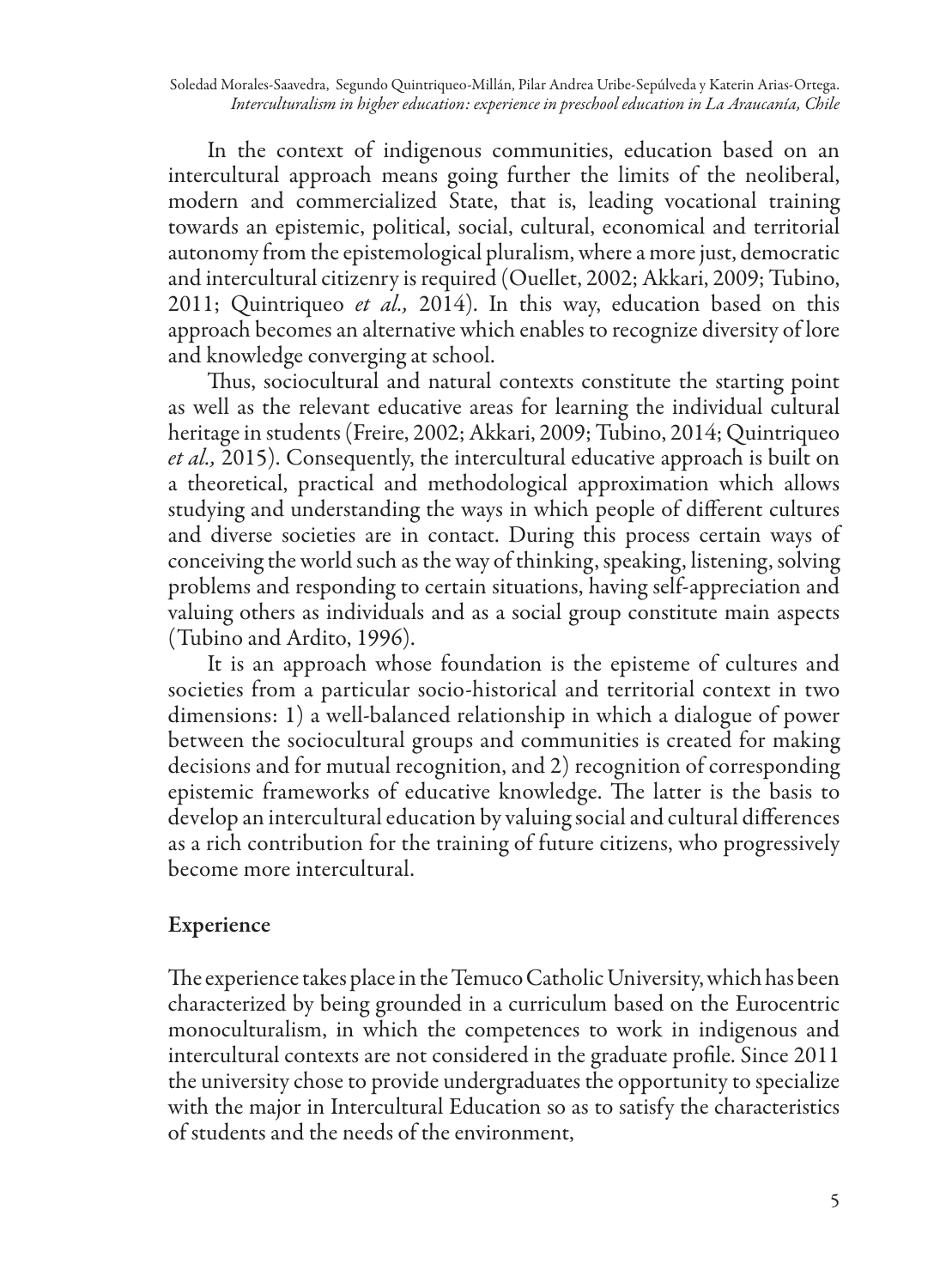During these 5 years, 57 students have taken the major which offers these subjects: 1) Educative programs and experiences in childhood and interculturalism, 2) Values and knowledge in intercultural education, 3) Knowing others through dialogue, and 4) Development of competences in intercultural contexts. Additionally, includes two subjects of pedagogical internship: a) Pedagogy workshop V, which focuses on the educative programs and experiences during childhood and in interculturalism as well as values and knowledge in intercultural education; and b) Pedagogy workshop VI, which focuses on the development of intercultural competences and knowing others through dialogue.

Such internship takes place in classrooms with Mapuche and non-Mapuche children, in urban as well as in rural environments. Thus, our purpose with this major is to train teachers who favor the dialogue between indigenous and Western educative knowledge, enabling thus children to maintain and strengthen their own culture. In addition, we expect to develop in the students of the major, as education agents, competences which enable them to link school with family and community.

The general objective is to strengthen interculturalism in the initial teacher training. Among the specific objectives there are: strengthening the attention and the quality of education in contexts of ethnic and cultural diversity through understanding and enhancing its pedagogical conceptions and practices regarding possibilities and limitations so as to incorporate Mapuche educative contents to the curriculum from an intercultural educative approach; making future graduates aware to value and respect different cultures promoting esteem, respect and healthy coexistence; strengthening the protection of all children's rights, particularly, of those who are in an inequality situation due to their ethnic group; adding educative Mapuche contents in order to contextualize teaching in an intercultural environment; design, application and evaluation of an educative intercultural project to improve interculturalism in children's classrooms, asking families and communities to participate; and achieve equity and equality between the indigenous and non-indigenous population promoting protection for children's rights.

### Results of the process

The results of the educative experience are classified in three categories: a) Mapuche educative knowledge and lore, b) Development of educative competences and c) Strengths and weaknesses during the educative process.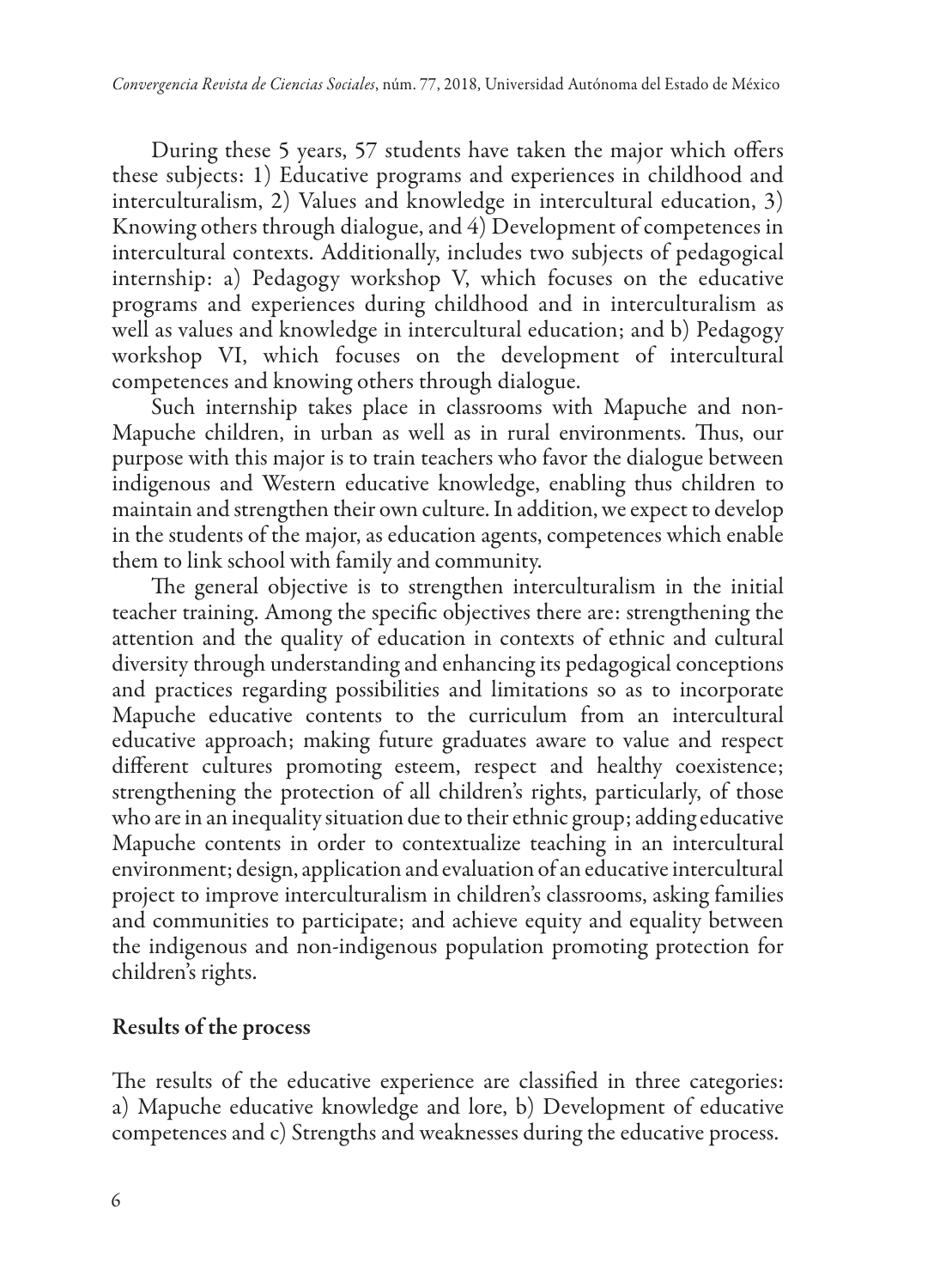Soledad Morales-Saavedra, Segundo Quintriqueo-Millán, Pilar Andrea Uribe-Sepúlveda y Katerin Arias-Ortega. *Interculturalism in higher education: experience in preschool education in La Araucanía, Chile*

#### *a) Mapuche educative knowledge and lore*

This category is created from the interactions of undergraduates with kimches (Mapuche sages), parents and families of Mapuche communities, during their internship in schools. As this process took place, the students conducted interviews concerning the educative Mapuche knowledge for the educative training of children. All the results made possible to identify four main categories of educative knowledge: 1) Respect of family, 2) The person as a whole, 3) Rules for coexistence and 4) Relationship with nature

Concerning *Respect of family*, it has been identified that children begin to socialize from early childhood by interacting as they learn and internalize "socio-cultural elements of their environment, which they incorporate into their personality, influenced by experiences and meaningful social agents, adapting themselves to the society in which they live" (Essomba, 2014: 37).

Regarding this category in the interviews stands out the *gülam* (counsel), as a teaching method of contents, procedures and attitudes "to teach children and teenagers values, rules and beliefs of the family and community" (Carihuentro, 2007: 7). This educative method aims to teach the *yamuwün,*  which refers to mutual respect among individuals. The *yamuwün* is a macro category which involves respect originated in a superior being (*günechen),* represents a spiritual degree towards spiritual and supernatural forces and also respect towards people who play a role in the community, for instance, the *machi,* who is considered the one who practices a socio-religious work, and possess and transmits knowledge about medicine, health and the spiritual forces of the vertical and horizontal spaces of the Mapuche world. (Quintriqueo *et al.,* 2016: 161).

From this perspective, family is a group in charge of giving the child a sense of belonging, which enables him or her to recognize him/herself as a man or a woman part of a group due to the common features s/he has with the other members. The value of family means expressing, respecting and loving people, and it is expressed in an attitude of love and respect. This includes obedience to Mapuche tradition and elderly people, who possess knowledge and wisdom, as well as loving children and being careful when treating with teenagers and young people, so as to know how to behave in the family and community context. It is highlighted in the conversations with *kimches* that the historically acquired knowledge by the Mapuches is ascribed to spiritual forces thought as a superior being who delivers wisdom and would lead people to the right path.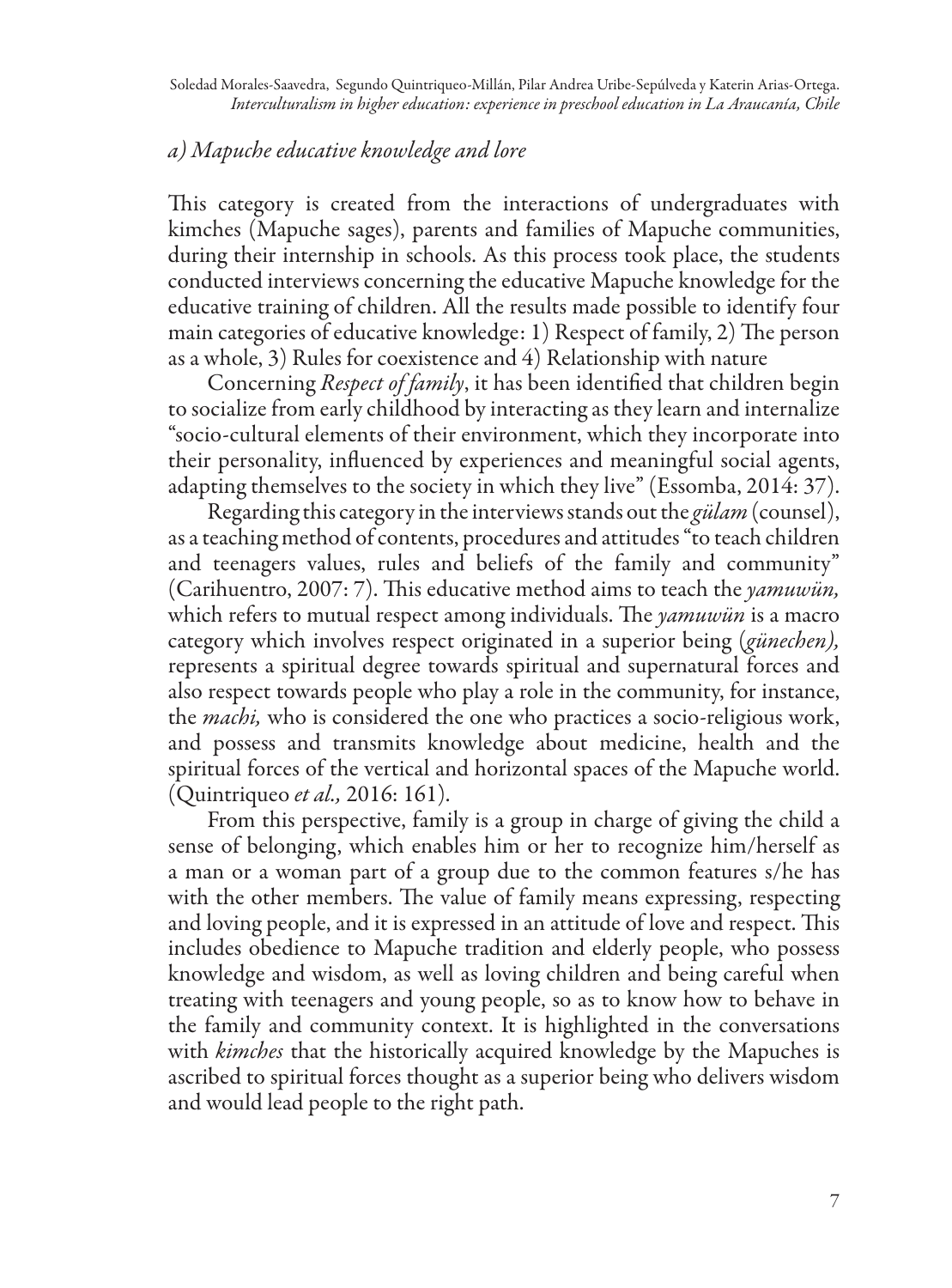Likewise, *kimches* remark that in order to educate children in the communities they ought to be led through the path of Mapuche lore, which implies working with family and with those who have the same knowledge in order to guide the training process of the child. From the Mapuche collective memory is maintained that parents and grandparents talk to children with metaphors, morals, besides of *epew* (story or tale), *pewmas* (dreams), *feyentun* (legends) and *guxam* (conversation), all of which are told over again until the child learns them. This is completed with the processes of observing and imitating the daily activities of their parents through game and work.

Regarding the category of *The person as a whole*, the training of people should be according to the Mapuche educative knowledge. For Quilaqueo (2006), *kimches* give the value for educating, they have acquired knowledge by their experience with the natural, social, and cultural environment. Thus, knowledge is transmitted according to a process of personalized education and according to the level of each person's groundings. It starts through the early participation of children in the everyday life activities of family and the community.

The purpose is that the child may learn by observing and imitating the activities of his relatives in order to guide his or her conduct within the ethical and cultural Mapuche criterion, which imply the development of the individual by interpreting and comprehending the social norms, values and rules. From the Mapuche perspective, the education of a person is a socio-educative action called *kimeltuwün*.

According to Quilaqueo (2006), the *kimeltuwün* is defined as the educative knowledge whose objective is to transmit structures and meanings of the Mapuche cultural heritage from four spheres: intellect, values, attitudes and physical ability, all in order to be esteemed in the family and community context. It is in this way that the child who receives his or her *kimeltuwün* is to demonstrate *küme kimün* (good knowledge) and *küme rakizuam* (good thinking).

The category of *Rules for coexistence,* is one of the basic knowledge children ought to acquired and is part of an important cultural norm concerning the attitudes s/he has towards his/her community. Having respect to others is achieved when someone, consciously, knows the importance of respecting values and is capable of respecting community, family, elderly people and above all, human life, particularly of those who have Mapuche blood. For instance, the practice of greeting in children creates the first bonds and relationships with other members of the community, besides, from the Mapuche perspective it helps to acquire the first cultural rules through *chaliwün* (greetings).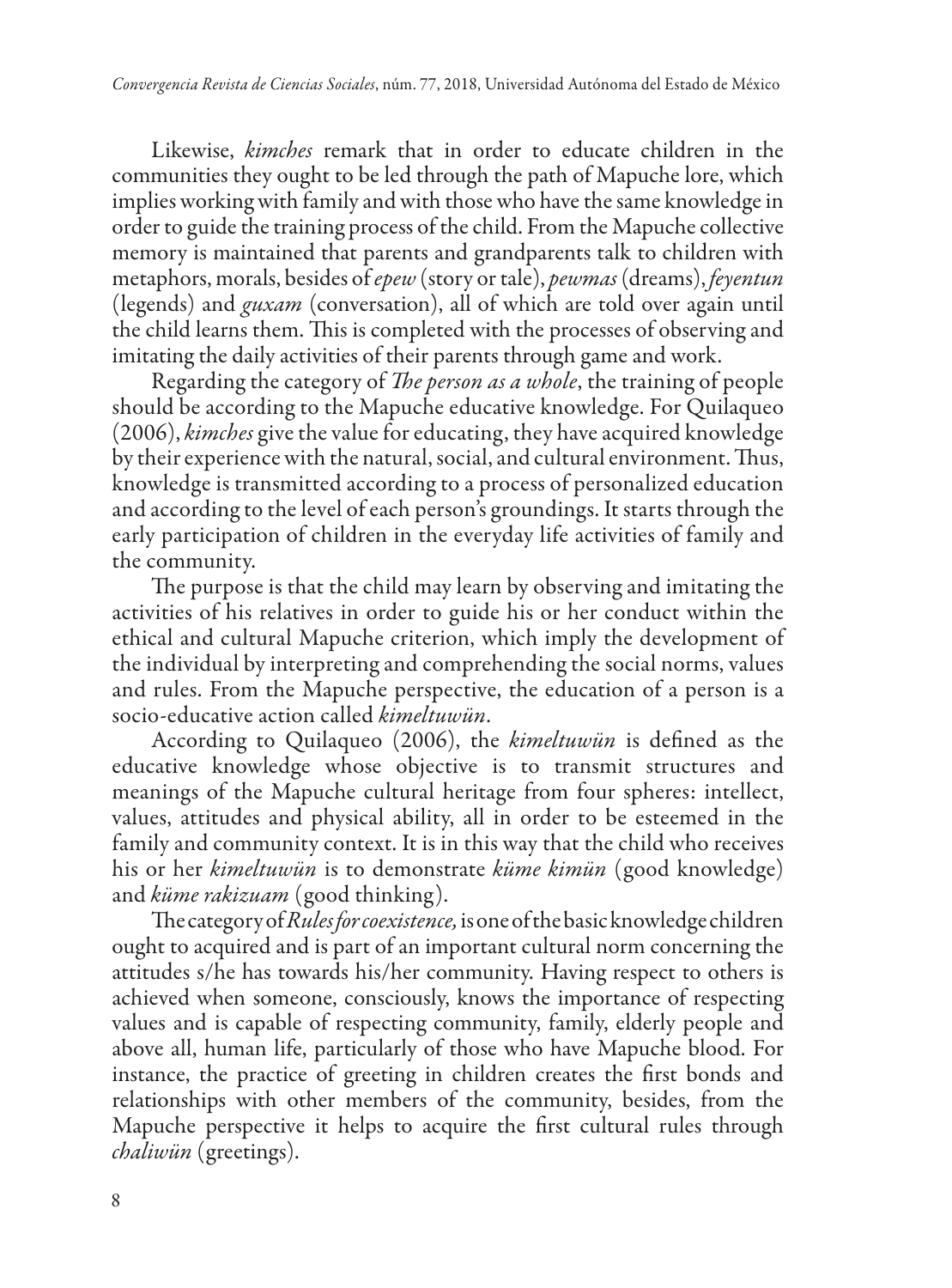Soledad Morales-Saavedra, Segundo Quintriqueo-Millán, Pilar Andrea Uribe-Sepúlveda y Katerin Arias-Ortega. *Interculturalism in higher education: experience in preschool education in La Araucanía, Chile*

The category of *Relationship with nature,* refers to interaction and respect to nature, beliefs, language, Mapuche lifestyle, and abstaining from going to forbidden places. This category portrays the close-knit relationship between the Mapuche and the *mapu* (earth), and it is developed in children in the different areas where they live. It is then from the Mapuche cultural reasoning that children are taught and transmitted how to respect and the way they must behave towards all elements of nature, bearing in mind that people are part of such environment and they must live peacefully with each one of them.

It is underscored the importance that the child be aware of the forces in nature, and to care and have respect for them. Such teachings may serve as warnings so that the child may be more careful when playing and developing him/herself in the environment. According to Quilaqueo (2006), educative Mapuche knowledge and lore can be of three different kinds regarding: concept, procedure and attitude. The first one is called *kimün,* which enables to know and understand the cultural sphere (Quilaqueo, 2006).

The second one refers to the strategies used to transmit knowledge, which are employed for the personal development of people and include *zapin, inatuzugu* and *gülam,* which serve to cultivate knowledge, to look for *az* (Mapuche being), and to teach values and attitudes according to the Mapuche *az* (Quilaqueo, 2006). And the third one concerns the value of knowing how to behave among people and encompasses the three kinds of attitudes people should show regarding knowledge: *yamuwün* which refers to respect or esteem for living beings and for meaningful people; *azmawün* which is the respect towards the harmony between man and nature; and *mañummawün* which is gratitude (Quilaqueo, 2006).

#### *b) Development of educative competences*

As the major has progressed we have perceived certain competences in our students, which have to do with: 1) Pragmatic change, 2) Contextualized planning and 3) Research and investigation.

Concerning pragmatic change, it is important to consider that intercultural paradigm has different meanings and context. The position assumed in this paper is associated with the approach which comes from the construction of scientific knowledge, which emerges from interculturalism (Ramírez, 2001). In order to understand the change of paradigm the students manage to develop, it is necessary to indicate the elements for that evolution.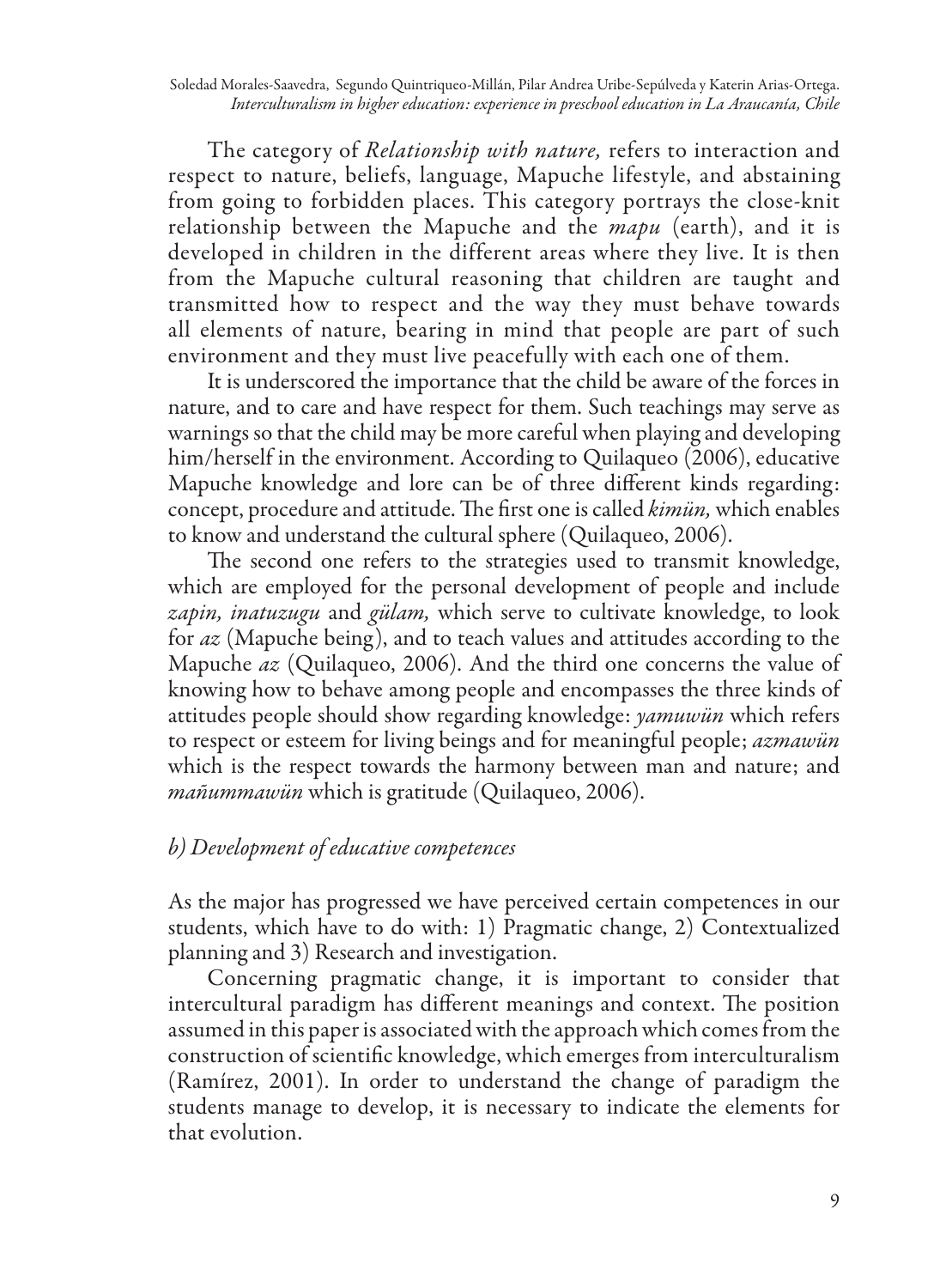On the one hand, there is the change of the definition of interculturalism, on the other, the understanding of that definition as a process of coexistence, and finally, the organization and approach of educative contents. Regarding the first element, in their early training, students are inclined to ideas of reductionism, which are biased and centered in the differences about interculturalism. As they progress in their training, students manage to construct a more wide and conciliatory understanding, which recognizes the contribution of others and is based on the mutual dialogue between two or more groups resulting in enrichment.

Likewise, the belief that speaking about interculturalism refers only to indigenous communities is broken (Altarejos, 2006; Cortés, 2009). Regarding the second element, the meanings we found are considering interculturalism as a process of human coexistence, which is based on respect to the mutual relationship of values among different cultures. This position has to do with valuing the ethical and social background of different cultures, where the interrelation is precisely grounded in the respect to these values (Ramírez, 2001). Finally, concerning the last element, the widening of the interculturalism approach as a part of the educative culture is managed as the educative contents are organized and approached, also as personal educative knowledge and specific educative contents are united, thus it becomes a complement for each program.

In this way, it is sought to meet the social needs, satisfy the educative requests from families and the educative contextualized knowledge in internship of Nursery Education. From this point of view, the intercultural educative approach would counteract the educative approaches of compensation, comprehension and cultural segregation.

The paradigmatic change of students concerning interculturalism is illustrated in the following words:

[...] being able to change your mind concerning this concept and not constrain it only to indigenous communities but to apply it to groups of people with different ways of religious, political, social and cultural thinking is to evolve. The starting point to achieve this is respect and dialogue, in which different ways of thinking are welcome and which do not change mine necessarily but enrich me (Student of the major, 2013).

According to this student, during their training, students managed to apply the concept of interculturalism to everyone, whether indigenous or not. At the same time, they acquire competences to distinguish the social differences of the environment in which they work. Nonetheless, her words confirm her reluctance to change her monocultural attitudes. In this sense, the change of attitude towards social and cultural differences remains personal and does not necessarily influence professional life.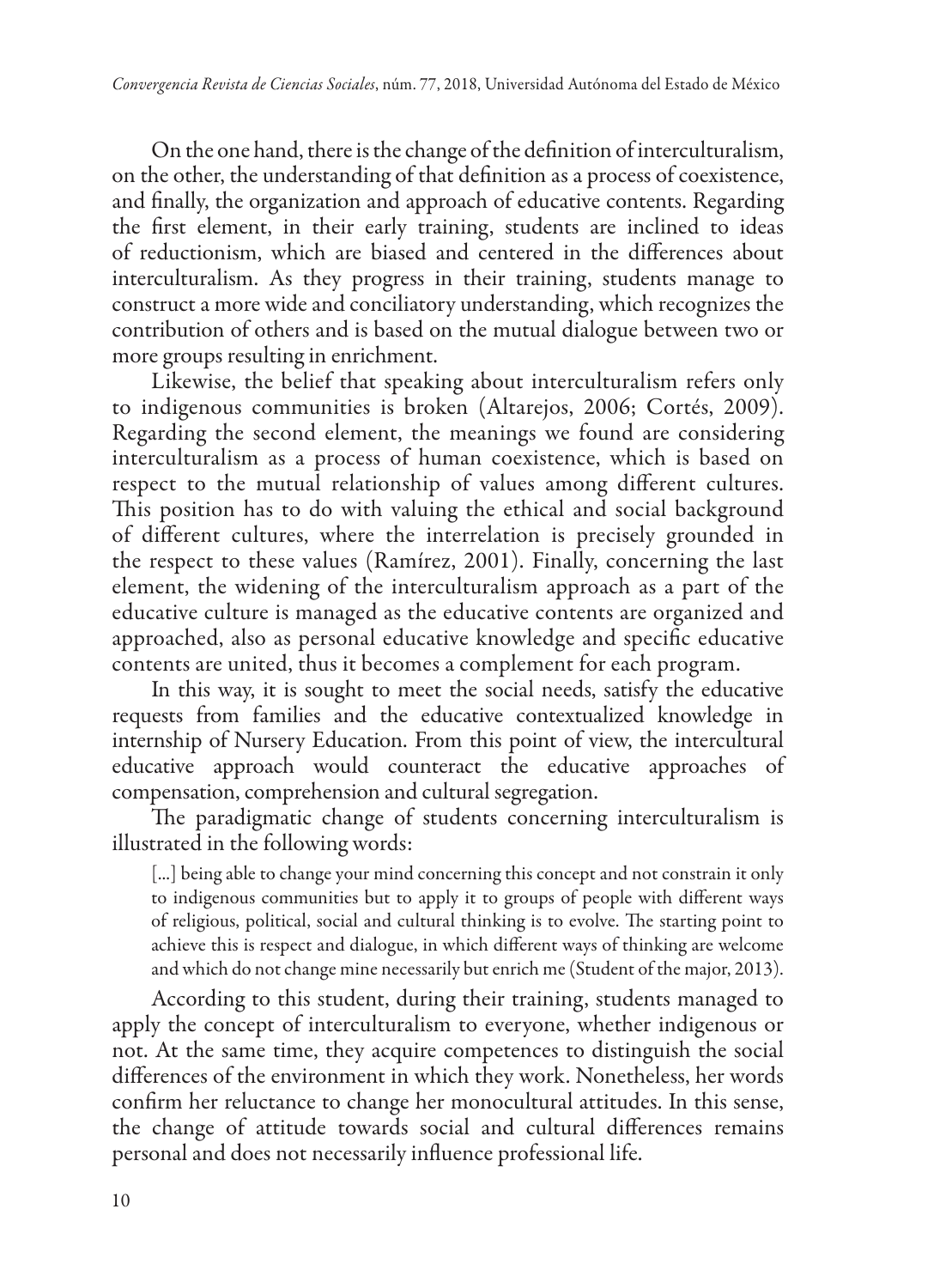The second competence is about contextualized planning of the present cultural patterns in diverse social and cultural contexts. During their training the future teachers of infants, as a proposal of education for everyone, should be capable of organizing and specifying the interests of social actors in the educative environment in order to adapt their pedagogic participation. In this sense, it can be said that a contextualized intercultural educative process aims to foster a set of aptitudes and attitudes in students which would enable them to develop themselves in a multicultural society.

This means that during their training students should accomplish the development of several abilities so that in their daily lives they may be able to live with people from different cultures, to solve disagreements produced by diversity, to promote their enrichment based on this reality, to be critical and respectful to other cultures. Knowing family patterns is a component that stands out among those considered as important by students when contextualizing the curriculum:

Knowing, planning and considering the familial and cultural elements of their community, help children value their traditions and be unashamed of their background; but always taking into account the educative programs of Mineduc, it is important that neither the children nor the teacher set these aspects aside (Major student, 2014).

Most of these female students express the importance of considering the personal educative knowledge when planning their classes of internship in order to instill in children appreciation for their cultural identity. From their point of view, such planning must be done within the framework of contents established by the curriculum.

With regard to the third competence, research and investigation of the intercultural educative context, the students manage to identify and recognize the educative, social, institutional and personal needs of actors of the educative context. The objective is to promote efficient changes in teaching internship, in the organization of educative contents and to cause processes of coexistence and to solve intercultural disagreements, all of which is reflected in the following words:

In our training research is important, especially when it comes to [educative] contexts which makes easier to understand and comprehend the particular situations and disagreements that take place in the classroom and allows us to pay more attention to diversity (Student of the major, 2012).

According to this student, research is of great importance during the initial teacher training in order to understand the educative context, intercultural relationships among the subjects of the education field and to make progress in the systematization of the personal knowledge of students.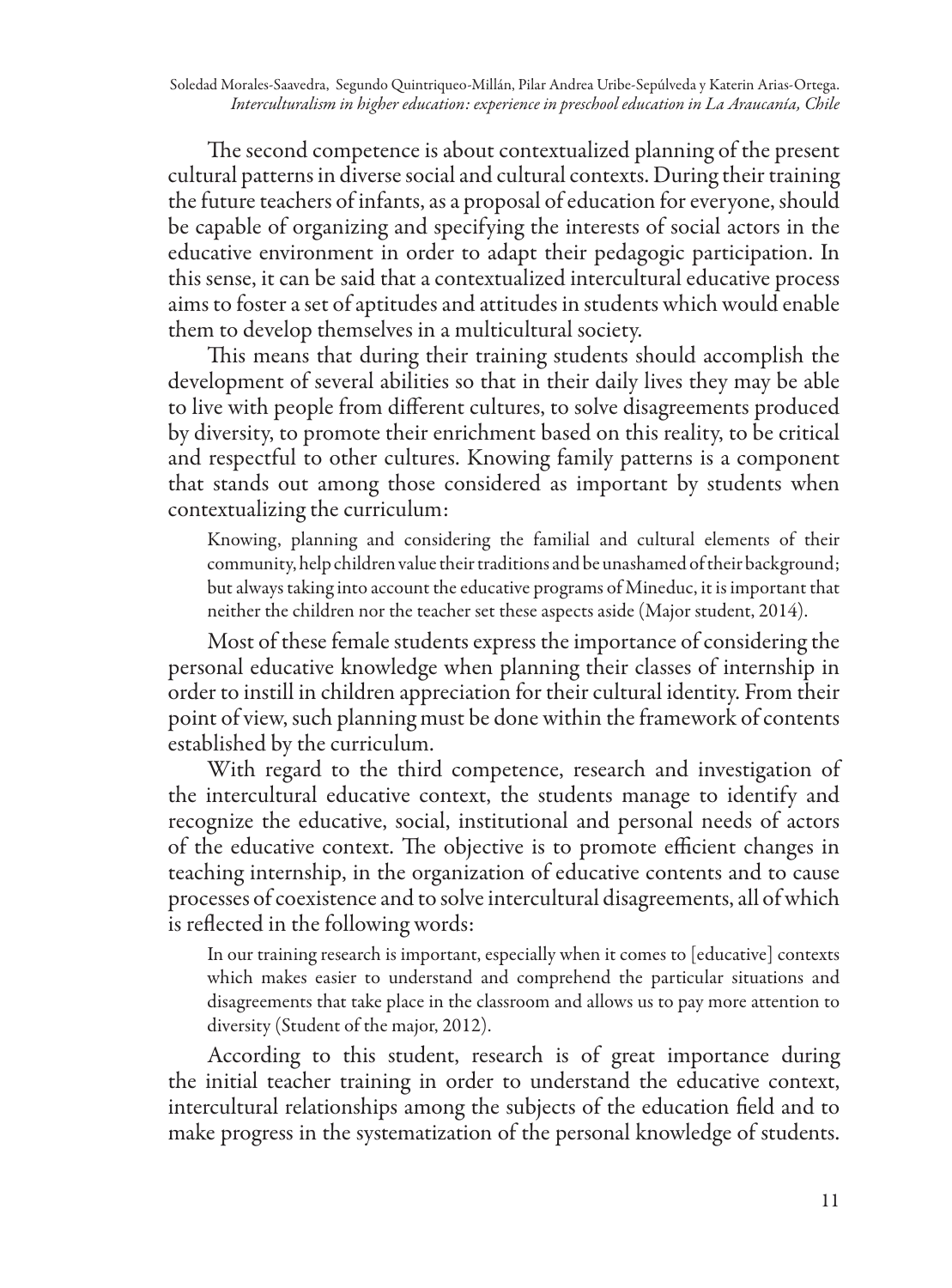It is in this way that teachers in their work are called to construct knowledge permanently from their own experience by means of action research.

A teacher of infants, besides pedagogical and personal knowledge, needs to know how to act, this includes a general ability for teaching and an ability to adapt according to the particular situations that occur during work, that is, the ability to comprehend and explain what occurs in real education. To accomplish this, the teacher must judge his or her own performance.

Schon (1992) indicates that practical knowledge can be reveal in the processes of "reflecting on action" or in processes of "reflecting upon the action." For our purpose, we will focus only in the latter, which encourages teachers to examine their own performances after actions with a critical eye and reflection upon actions. With this it is possible to understand performance and helps to construct models on reality.

It is possible to create research processes according to the model of systematization, analyses of reality, performances, and the sense the actors of education give to their own behavior and the behavior of others. Additionally, it provides an explanation of the social structures, where the educative practice is performed, as well as the way in which it is affected (Castro, 2006), this is verified with the following statement:

To conclude, I must mention that this project on intercultural education helped us realize the worth of self-criticism and to constantly be reflecting upon our pedagogical duty. It is a challenge to convince students to take the major, especially graduates, they are hard to persuade (Student of the major, 2013).

In sum, doing research from the educative practice is an opportunity for students to establish their references and to create a method of work to analyze their practice as they consider the environment of everyday life. This will enable them to use experience as the raw material of intelligence work and creative thinking, and to develop reflection habits on and upon their performance. Besides, it makes possible to recover pedagogical innovations, construct knowledge and comprehend educative action within the social context (Castro, 2006).

## *c) Strengths and weaknesses during teacher training*

During their training, students identify two strengths, which are related to tools and techniques to gather information: 1) Making of portfolio; and 2) Learning to develop an ethnographic data survey. Both of them emerge from the competence of research and investigation in the intercultural educative context.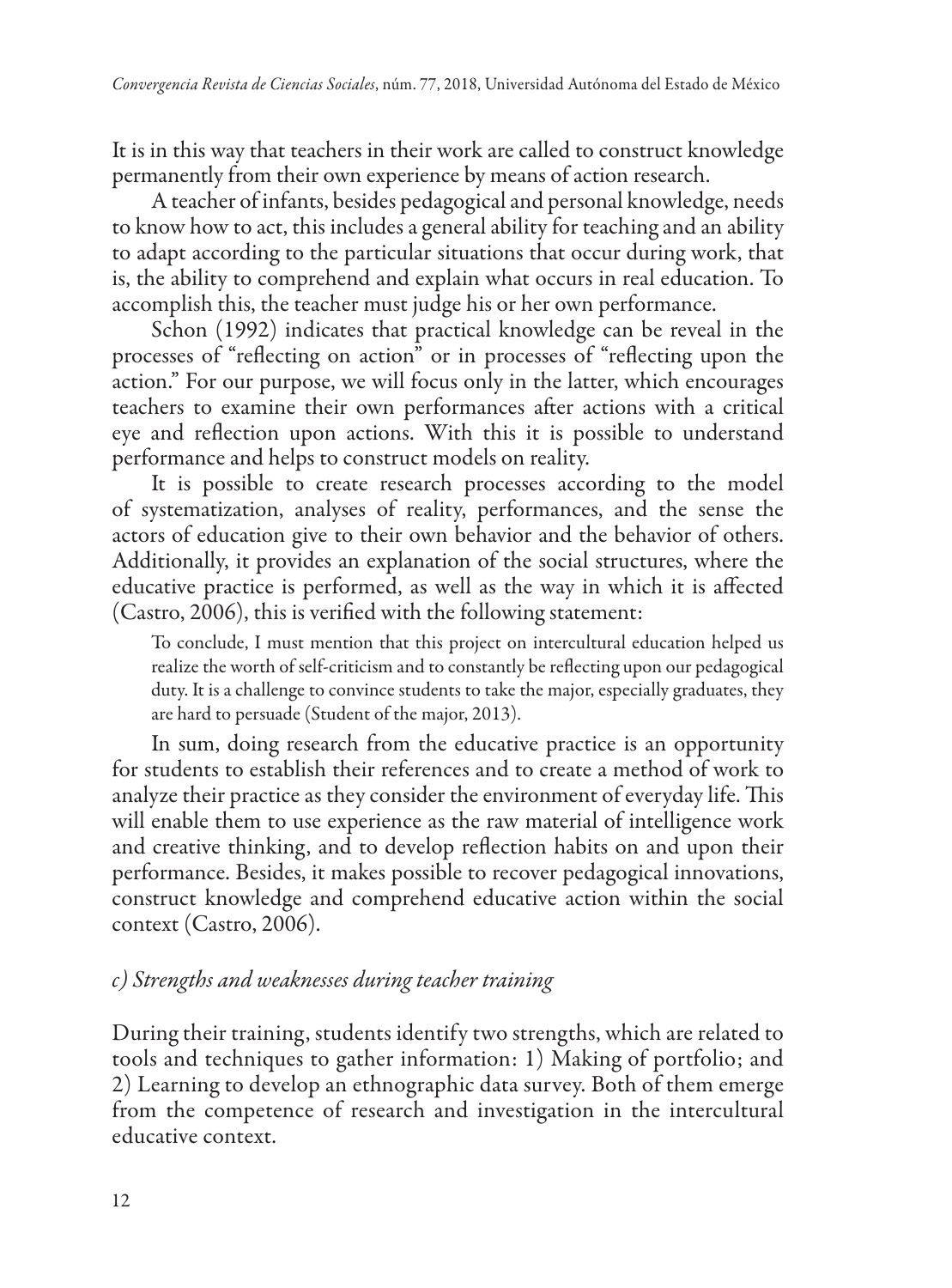Concerning portfolio, a tool whose function is educational, enables monitoring and self-evaluating their own performance in order to achieve metacognition regarding the progress of academic learning concerning their work in pedagogical practice. In this way, portfolio helps to gather information about their professional performance periodically and systematically, which favors critical reflection upon their actions and making decisions in order to improve (Korthagen, 2001).

Concerning the second strength, ethnographic data survey, the students declare that this way of reading phenomena and the relationships produced in the school context helps them comprehend cultural school circumstances in a Mapuche context. Thus, with an intercultural educative approach they can adapt their pedagogical practices so as to encourage social relationships between the different educative agents and the community.

The weaknesses observed during the training are linked to the need of strengthening communication and work with families in the pedagogical practices performed in an intercultural context. So it is necessary to provide opportunities for families and members of the community to work together in the school. It is important to address these weaknesses since the Department of Education of Chile in 2002 created the policy of participation of parents and guardians.

Now, in the curricular foundations of Nursery Education (Mineduc, 2001), family is stated as the first teacher and it is suggested that they will share the educative mission with it of two great theoretical trends that compete for that place: 1) the one who considers the participation of parents as a support for the efficiency of the educative process, and 2) the one who promotes the participation of parents as a right and as a space for citizenry, from which fathers, mothers and relatives are competent and needed to take part in the decision making which affect their lives and the lives of their children (Navarro, 2002). The following testimony affirms this:

Another cause which we have perceived is the lack of participation of families with regards to school meetings, they do not express their opinions... I consider it a key and essential element in the process of education due to the cultural heritage children possess which is a vast contribution of knowledge and traditional lore of this culture, and should be transmitted (Student of the major, 2011).

Research like the one of Valverde contributes with data such as the positive impact the participation of parents has in elementary school but not in Nursey Education. In addition, it is noted that regarding the latter less information is known about what are the most effective aspects of the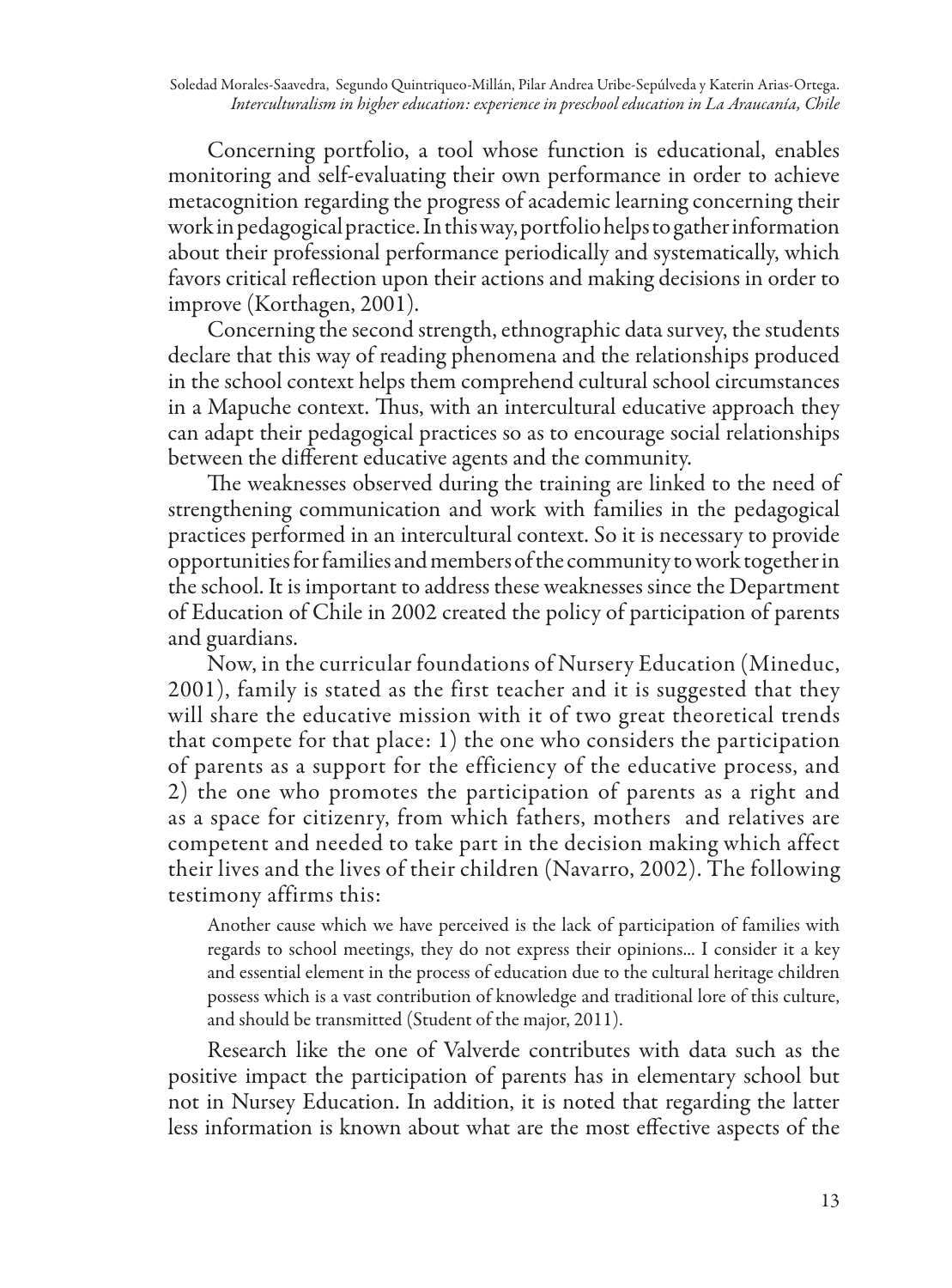participation of parents in the school context. The results suggest that the participation of parents is a good sign of the quality of service but that we are not close to evaluate it effectively (Parent Child Care Involvement, quoted by Valverde, 2008).

Valdivia and Valverde, for their part, carried out a descriptive study on the participation of parents with children in kindergartens, evaluating real participation, ideal participation, and the obstacles as well as facilitators to manage it. They come to the conclusion that the general results about what parents and teachers say they do in relation to participation allow to observe the fact that participation is characterized by the first three levels suggested by Flamey *et al.* (1999): information, collaboration and consult (Valdivia y Valverde, 2006).

Even though there is a gap in the type and kind of the parents' participation in school, we should still ask: what occurs in intercultural contexts? It was for this that it was decided to incorporate subjects on family and community to the major in interculturalism.

Such decision is based on the remaining gap about the way different actors involved think and expect the educative practice should be performed by the initial teachers with families during early childhood. The participation of parents is consolidated as a variable of quality (Flamey *et al.,* 1999; Santelices, 2002; Valdivia and Valverde, 2006) revealing the need to correlate the educative institution with family.

## Conclusions

The main conclusions of this work allow us to underline the fact that when we think about the training of initial teachers in the intercultural context, academic situations both formal and informal should be provided to lead students in learning how to initiate peaceful relationships with people from other cultures. Most texts on intercultural educative processes in early education scarcely specify what are the contents to be taught and the competences teachers should develop when found in intercultural spheres, what is only stressed is that their abilities should allow them to initiate a relationship with other cultures.

The stress on the strategies to bring cultures closer shows, once more, that people are not being considered implicitly as individuals and particular human beings —as people— but rather the distinction made between them and us is due to their membership to a certain group as Altarejos indicates (2006).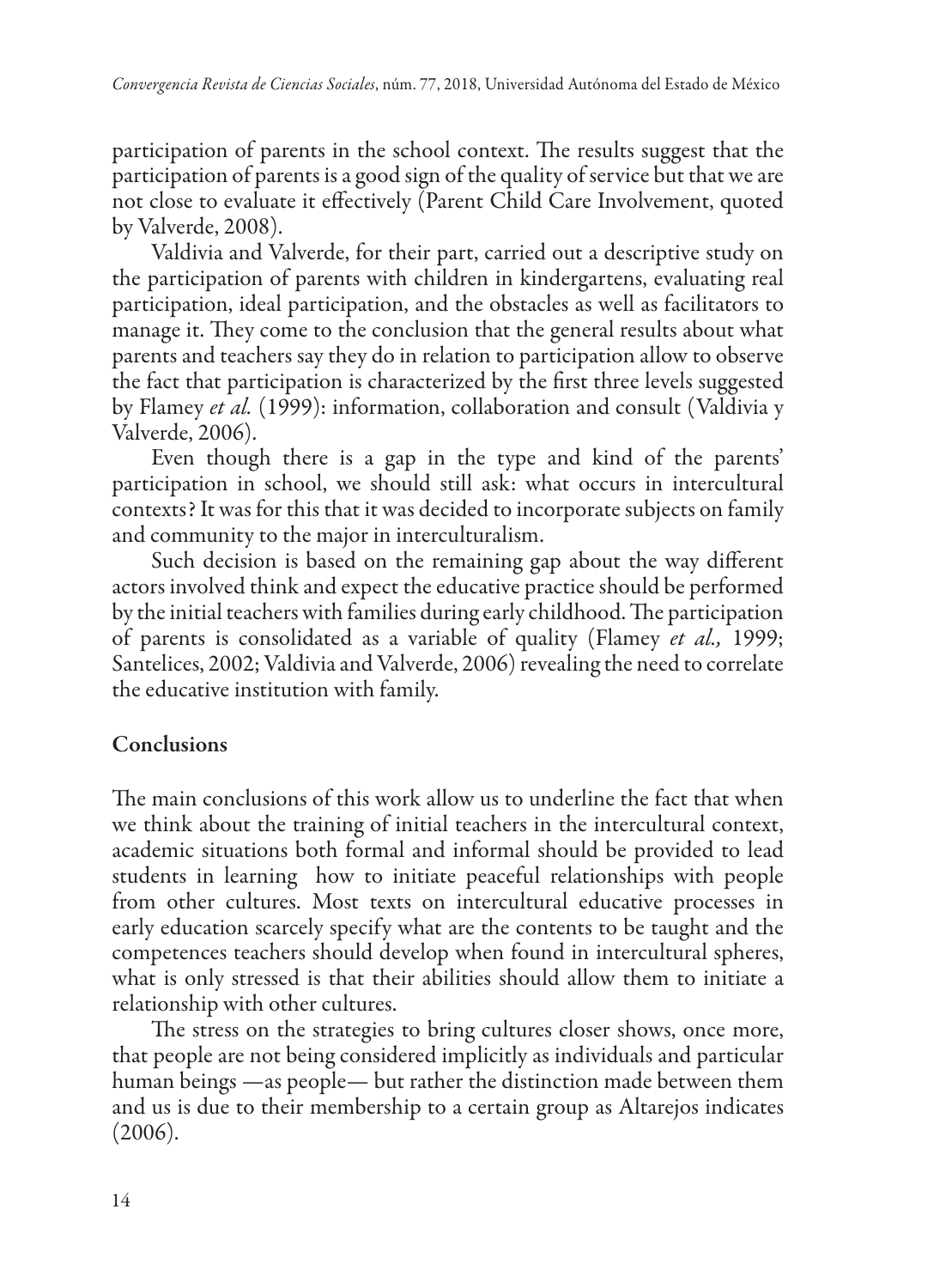Concerning the first category, Mapuche educative knowledge and lore, we can conclude that the objective is not to eliminate the formal curriculum, but the very opposite: intercultural education is a new treatment between engaging local culture with the curriculum, which is the result of the connection aimed at in the training of students of Nursery Education of the major in interculturalism.

Such experiences have allowed us to identify the knowledge that is essential to be considered for the Mapuche intercultural context during the educative process: the value of family, the person as a whole, greetings and the relationship with nature. In this sense, the educative process is developed in a framework of more flexible limits, which admit disciplinary contents with those of the socio-familiar environment. What we want to highlight with this is that when we think of intercultural contexts a relevant aspect to contextualize the curriculum is to find and search in such environment what are the contents which give sense and meaning to the pedagogical process.

From this paradigm, both the training on intercultural Nursery Education and intercultural education should seek that students may see in the differences not only an alternative to the lifestyle of the culture of origin but a likely alternative to be incorporated in the school as well (Essomba, 1999). This means valuing identity, contents, educative purposes of others for the vocational training of an individual; constructing knowledge and dialogic competences between Mapuche and Western knowledge in the school context (Quilaqueo *et al.,* 2014).

Regarding the category of competences, it is necessary for the major in interculturalism to implement continuous process of specific actions as well as a continuous reflection upon the tasks of institutions which train teachers. In this framework, the professional training of teachers of intercultural education in the national context requires a solid training on research and a vocational commitment.

Research not only should allow to identify ways of thinking based on an epistemological criticism in order to overcome the functionalist intercultural education in indigenous contexts, and the present monocultural teaching in the school, familial and social environment; but also the study of teaching performance in early training as well as in school (Quilaqueo et al*., 2014).*

Regarding the category of strengths and weaknesses, we conclude that it is necessary to foster certain abilities in students during their training so that they overcome challenges and difficulties with research, investigation, knowledge and recognition of others around, managing a mutual enrichment among everyone, acquiring greater sensitivity to identify and solve social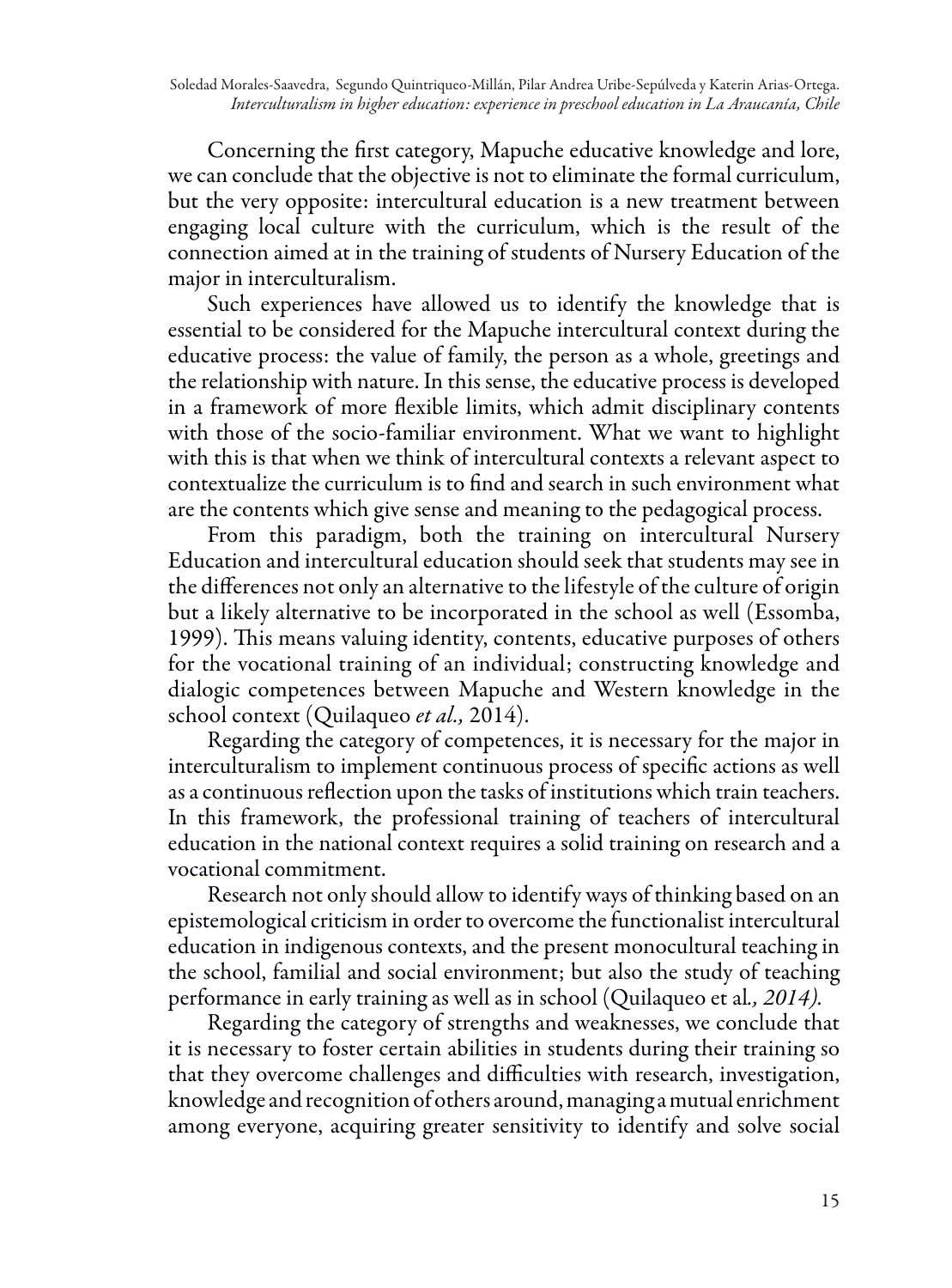problems, in a framework of recognition and convenience in diversity. The objective is to accomplish common purposes, promoting the educative knowledge incorporated to school culture.

Evidently, before this social view, unceasingly more diverse and complex, is indispensable to train teachers in a pedagogical style adjusted to the new reality, enabling them to face new challenges and to provide satisfying answers without setting aside comprehension and respect to differences. It is essential, therefore, to permanently and habitually consider the principle of socio-cultural contextualization of information.

Such principle requires teachers and academicians to assign activities of learning, and consequently, curricular contents in appropriate contexts according to the reality of the student body, particularly those whom the students are familiar with and are related with the career they would like to take at the end of the educative training. This intercommunicated and globalized world has become a great challenge for vocational training (Ferro, 2000; CINDA, 2002).

Nursery Education does not escape the needed transformations and innovations which higher education faces at present and which rise due to the changes in internal aspects such as: the growth in the numbers of enrolled students in higher education, heterogeneity, segmentation of education offerings and the new profile of students (Peralta, 2000; Armengol, 2005; Burnet, 2008). So, research has been carried out nationally and internationally about the characteristics and limitations in the programs of initial teacher training, particularly in Nursery Education.

With this paper we want to encourage more professionals of Nursery Education to carry out research and make contributions, and to create educative experiences about the culture of indigenous people, especially of the Mapuches. It is possible to reconstruct culture from the systematization of the discourse of families, *kimche*, *longko* and other members of the community as a way of contributing to the vocational training of new generations. One of the main criticisms to teacher training is that it does not train to face teacher practice appropriately (Veenman, 1984); but rather it leads to endogamous reproduction (Ferry, 1990; Davini, 1995), which is devoid of pedagogical knowledge and overladen with knowledge, turning out to be an academician training.

Such statement is based on the results of the studies carried out by Gibaja (1994), Brockbank and McGill (2002), Carr (1996) and Imbernón (2010), where, by and large, reveal that teachers themselves share critical opinions on the deficiency of their vocational training. Mérida (2009) adds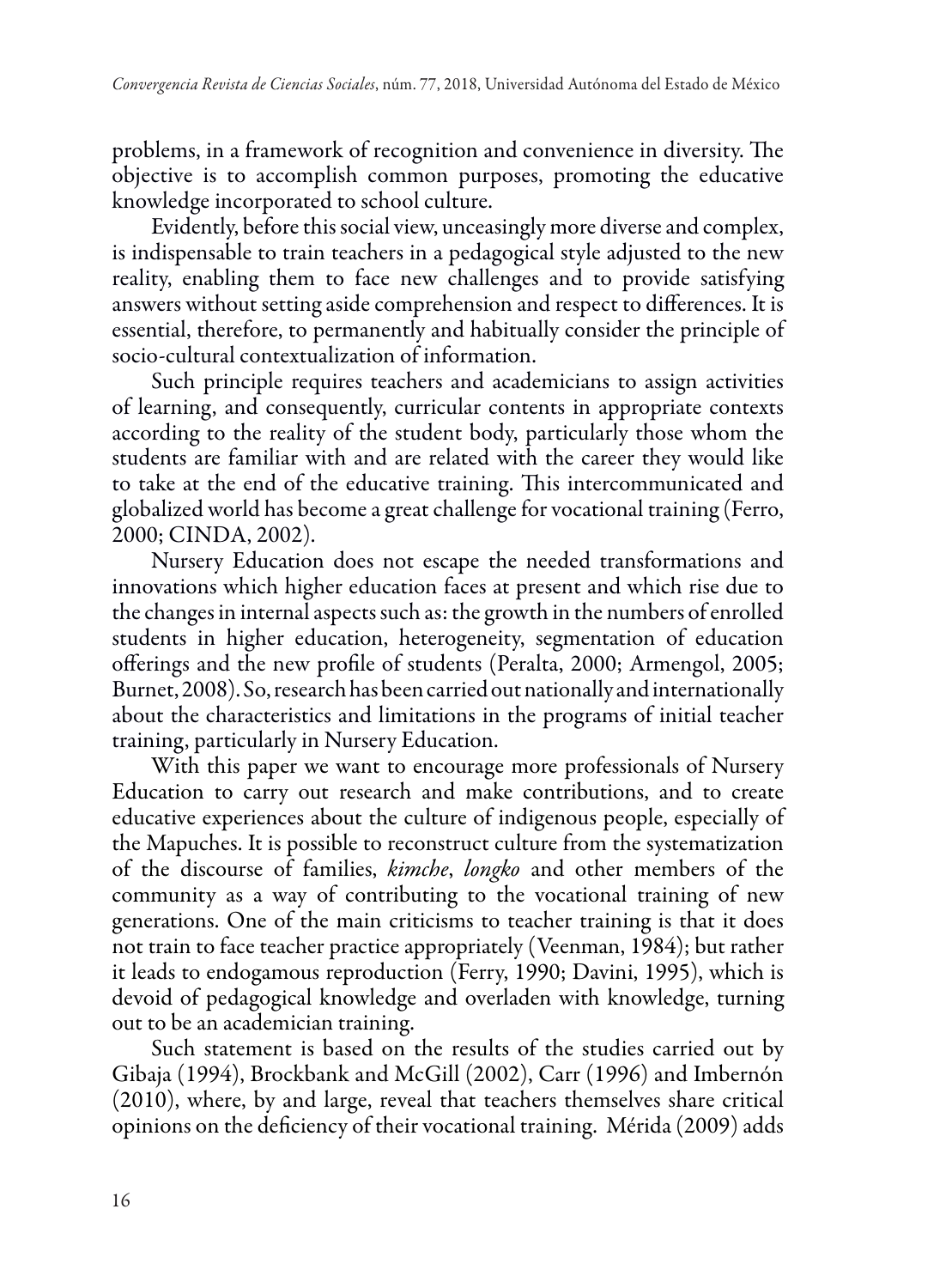that it is necessary to consider actions to invert such conditions, and that any consideration that takes the initial training of future teachers into account should be directly related to the clarification of identity of teaching, which they are to develop in their future professional life.

In conclusion, this article aims and encourages to rethink the initial teacher training of teachers of infants presenting the subjects on interculturalism as a necessary aspect to enhance the quality of education, not only in the pedagogical field but also in dialogue, as an encounter among people, society and culture.

The intercultural approach, when it is not exclusively constrained to what is indigenous, allows to address cultural diversity as a wide element for the development of curriculum in the classroom contributing to the training of children from an ethical stance. In this sense, teachers and assistants of Nursery Education have in their hands a task which is complemented with the role of families as the first educative agents, in a context where there can be as many cultures as many children in school.

As a result, interculturalism is not for a few but for all society around the globe. As Cortés (2009) says, intercultural education seeks to foster positive attitudes towards cultural diversity; to encourage coexistence and cooperation; to develop communication skills, whether oral or not, which may allow effective interaction and communication; and to promote equal opportunities in the academic field. All in all, our desire for the students of the major is that as they interact with other cultures they may enrich themselves recognizing diversity as a positive value and an opportunity for mutual enrichment.

### References

- Abdallah-Pretceille, Martine (2011), "La pedagogie interculturelle: entre multiculturalisme et universalisme", in *Lingvarvmarena*, vol. 2, Switzerland: Lingvarvmarena.
- Akkari, Abdeljalil (2009), *Introduction aux approches interculturelles en éducation*, Switzerland: Université de Genève.
- Altarejos, Milagros (2006), "Críticas al enfoque de educación intercultural y consecuencias prácticas", in *Estudios sobre Educación*, no. 10, Spain: Servicio de Publicaciones de la Universidad de Navarra.
- Armengol, Carmen (2005), "Perfil y competencias de los pedagogos de hoy", in *Documento curso Pedagogía*, Spain: REDIPE.
- Brockbank, Anne and McGill, Ian (2002), *Aprendizaje reflexivo en la educación superior*, Spain: Morata.
- Burnett, Nicholas (2008), "What kind of UNESCO for what kind of education?", in *Hugh Gaitskell Memorial Lecture*. Available at: http://www.nottingham.ac.uk/shared/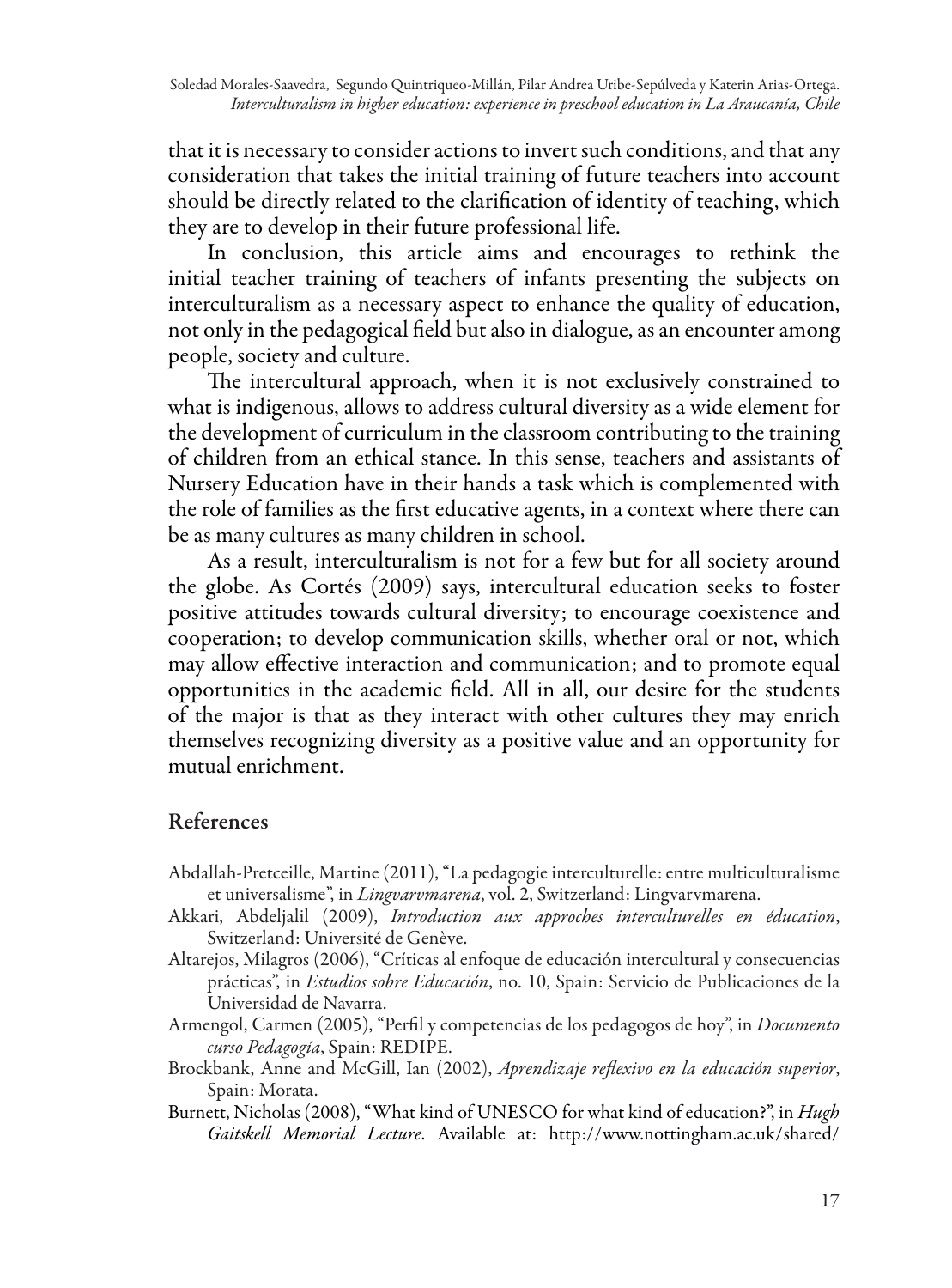shared\_uccer/unescopdfs/Hugh\_Gaitskell\_Lecture\_Burnett\_2008\_.pdf [November 6th, 2016].

Carbonell, Jaume (2001), *La aventura de innovar. El cambio en la escuela*, Spain: Morata.

- Carihuentro, Sergio (2007), "Saberes mapuche que debiera incorporar la educación formal en el contexto interétnico e intercultural según sabios mapuche", thesis of Master in Education, major in curriculum and educative community, Chile: Universidad de Chile.
- Carr, Wilfred (1996), *Una teoría para la educación. Hacia una investigación educativa crítica*, Spain: Morata.
- Castro, Julia (2006), "Investigación desde la práctica educativa. Una oportunidad de conocer desde el saber-hacer", in *Viref, Biblioteca Virtual en Educación Física*, Colombia: Instituto Universitario de Educación Física.
- CINDA (Centro Interuniversitario de Desarrollo) (2002), "Las demandas sociales y sus efectos para la educación Superior", in *Seminario de Educación*, Chile: Alfabeta Artes Gráficas.
- Cortés, Claudia (2009), "La interculturalidad ante un cambio de paradigma, un reto para la Educación Superior", in *Revista Fuente*, no. 1, Mexico: Universidad Autónoma de Nayarit.
- Davini, Cristina (1995), *La formación docente en cuestión: política y pedagogía*, Argentina: Paidós.
- Essomba, Miquel (1999), *Construir la Escuela Intercultural: Reflexiones y propuestas trabajar la diversidad étnica y cultural*, Spain: Graó.
- Essomba, Miquel (2012), *Inmigración e interculturalidad en la ciudad. Principios, ámbitos y condiciones para una acción comunitaria intercultural en perspectiva europea*, Spain: Graó.
- Essomba, Miquel (2014), "Diversity of contexts, unity of purposes: Preparing for successful school achievement by those children and youngsters in Europe from migrant background", in *Journal Citizenship Teaching y Learning*, no. 2, England: DOI: https:// doi.org/10.1386/ctl.9.2.117\_1.
- Ferrão, María (2010), "Educación intercultural en América Latina: Distintas concepciones y tensiones actuales", in *Revista Estudios Pedagógicos*, no. 36, Chile: Universidad Austral de Chile.
- Ferro, Jesús (2000), *Visión de la universidad ante el siglo XXI*, Colombia: Universidad del Norte.
- Ferry, Gilles (1990), *El trayecto de la formación. Los enseñantes entre la teoría y la práctica*, Mexico: Paidós.
- Flamey, Guido *et al.* (1999), *Los centros de padres y apoderados: Nuevos actores en el control de la gestión escolar*, Chile: Centro de Investigación y Desarrollo de la Educación.
- Freire, Paulo (2002), *Pedagogía de la esperanza*, Mexico: Siglo XXI.
- Gibaja, Regina (1994), "La imagen del rol docente", in Gibaja, Regina and Eichelbaum de Babini, Ana [coords.], *La educación en la Argentina*, Argentina: Itinerarios educativos.
- Imbernón, Francisco (2010), "La formación del profesorado y el desarrollo del currículum", in Gimeno, José [coord.], *Saberes e incertidumbres sobre el currículum*, Spain: Morata.
- Korthagen, Fred (2001), *Linking Practice and Theory. The Pedagogy of Realistic Teacher Education*, England: Lawrance Erlbaum.
- Mérida, Rosario (2009), "Necesidades actuales en la formación inicial de las maestras y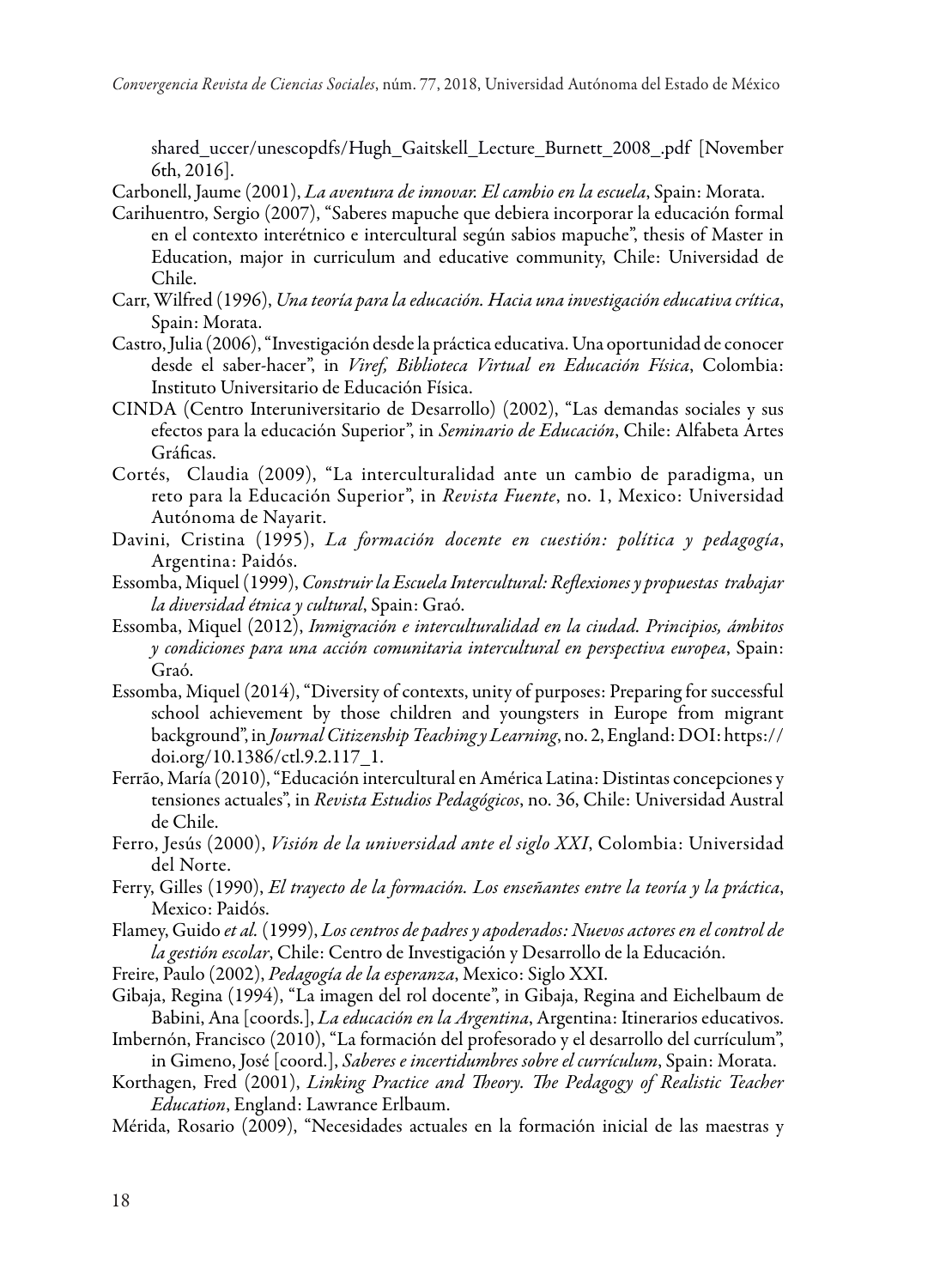Soledad Morales-Saavedra, Segundo Quintriqueo-Millán, Pilar Andrea Uribe-Sepúlveda y Katerin Arias-Ortega. *Interculturalism in higher education: experience in preschool education in La Araucanía, Chile*

maestros", in *Revista Electrónica Interuniversitaria de Formación del Profesorado*, no. 2, Spain. Available at: http://www.aufop.com [October 4th, 2016].

- Mineduc (Ministerio de Educación Chile) (2001), *Bases Curriculares de la Educación Parvularia*, Chile: Mineduc.
- Mineduc (Ministerio de Educación Chile) (2012), *Estándares orientadores para carreras de Educación Parvularia*. Chile: Mineduc.
- Naciones Unidas (2008), *Declaración de las Naciones Unidas sobre los derechos de los pueblos indígenas,* Switzerland: Naciones Unidas.
- Navarro, Gracia (2002), "La participación de los padres en el proceso de enseñanzaaprendizaje de los hijos", PhD thesis, Universidad de Concepción, Chile, in collaboration with Stockholm University, Sweden.
- OIT (Organización Internacional de Trabajo sobre Pueblos Indígenas y Tribales en Países Independientes) (1989), *Convenio 169 de la OIT sobre Pueblos Indígenas y Tribales en Países Independientes*, Chile: Mineduc.
- Ouellet, Fernand (2002), "L'éducation interculturelle et l'éducation à la citoyenneté. Quelques pistes pour s'orienter dans la diversité des conception", in *VEI Enjeux*, no. 129, France: ACEPP Rhone Alpes.
- Peralta, María (2012), *El desarrollo de programas para la atención de la primera infancia de comunidades indígenas en Latinoamérica: algunas lecciones aprendidas,* Chile: Editorial Universidad Central.
- Peralta, María (2000), "Una propuesta de criterios de calidad para una educación inicial latinoamericana", in Peralta, María and Salazar, R. [coords.], *Calidad y modalidades alternativas en educación inicial*, Bolivia: CERID/MAYSAL.
- Quilaqueo, Daniel (2006), "Valores educativos mapuches para la formación de personas desde el discurso de kimches", in *Estudios Pedagógicos*, no. 2, Chile: Universidad Austral de Chile.
- Quilaqueo, Daniel *et al.* (2014), "Saberes educativos mapuches: aportes epistémicos para un enfoque de educación intercultural", in *Revista Chungará*, no. 2, Chile: Universidad de Tarapacá.
- Quintriqueo, Segundo (2010), *Implicancias de un modelo curricular monocultural en contexto mapuche*, Chile: LOM.
- Quintriqueo, Segundo *et al.* (2014), "Formación del profesorado en Educación Intercultural en América Latina. El caso de Chile", in *Revista Electrónica Interuniversitaria de Formación del Profesorado*, no. 2, Spain: AUFOP.
- Quintriqueo, Segundo *et al.* (2015), "Relación entre el conocimiento educativo mapuche y el escolar: base para un currículum intercultural", in Quilaqueo, Daniel, Quintriqueo, Segundo and Peña, Fernando [coords.], *Interculturalidad en contexto de diversidad social y cultural: Desafíos de la Investigación Educativa en Contexto Indígena,* Chile: Editorial Universidad Católica de Temuco.
- Quintriqueo, Segundo *et al.* (2016), *Interculturalidad en la formación inicial docente: invitación a construir un dialogo intercultural*, Chile: Universidad Católica de Temuco.
- Ramírez, Ángel (2001), "Paradigma de la interculturalidad", in *Publicación mensual del Instituto Científico de Culturas Indígenas*, no. 26. Available at: http://icci.nativeweb. org/boletin/26/ramirez.html [ January 10th, 2017].
- Santelices, Lucía (2002), "La colaboración entre la familia y la escuela: un factor para mejorar la calidad de la educación", in *Revista de Pedagogía*, no. 426, Spain: REP.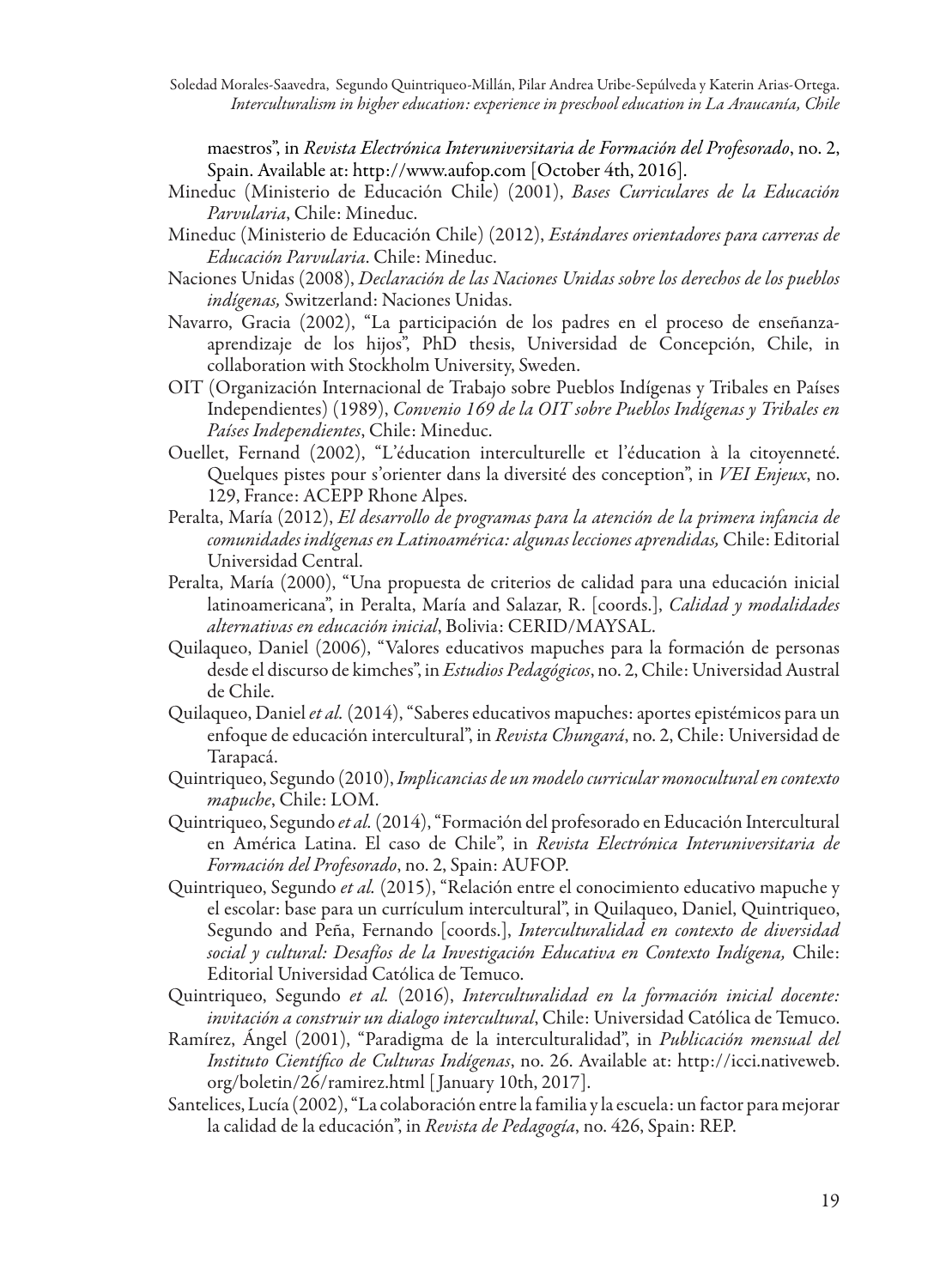- Schmelkes, Sylvia (2009), "Interculturalidad, democracia y formación valoral en México", in *Revista Electrónica de Investigación Educativa*, no. 2, Mexico: Universidad Autónoma de Baja California.
- Schmelkes, Sylvia (2012), "Educación para un México intercultural", in *Revista Sinéctica*, no. 40, Mexico: Universidad Jesuita de Guadalajara.
- Schon, Donald (1992), *La formación de profesionales reflexivos. Hacia un nuevo diseño de la enseñanza y aprendizaje de las profesiones*, Spain: Paidós.
- Tubino, Fidel (2011), "El nivel epistémico de los conflictos interculturales", in *Revista Construyendo Nuestra Interculturalidad*, no. 7, Peru: doi.org/10.17141/ iconos.60.2018.2922
- Tubino, Fidel (2014), "El trasfondo epistémico de los conflictos interculturales", in *Revista Contexto Latinoamericano*, no. 1, Brazil: Ocean Sur.
- Tubino, Fidel (2005b), "La interculturalidad crítica como proyecto ético-político", in Encuentro continental de educadores agustinos. Available at: http://oala.villanova. edu/congresos/educación/lima-ponen-02.html. [ January 10th, 2017].
- Tubino, Fidel and Ardito, Wilfredo (1996), *Interculturalidad: un desafío*, Peru: Centro Amazónico de Antropología y Aplicación Práctica.
- Valverde, Paz (2008), "Hacia una Práctica Docente de Calidad en el Trabajo con Familia: Articulando Expectativas de Instituciones Formadoras, Política Educativa y las Familias de la Educación Inicial", in *Proyecto Fondo de Investigación y Desarrollo en Educación*, no. F420932-2009, Chile: Fondecyt.
- Valdivia, Marcela and Valverde, Paz (2006), "La participación de los padres en los jardines infantiles", in *Boletín de Investigación Educacional*, no. 2, Chile: Pontificia Universidad Católica de Chile.
- Veenman, Simon (1984), "Perceived problems of beginning teachers", in *Review of Educational Research*, no. 2, England: Review of Educational Research.
- Viaña, Jorge *et al.* (2010), *Construyendo Interculturalidad Crítica*, Ecuador: Instituto Internacional de Integración del Convenio Andrés Bello.

Soledad Morales-Saavedra Master in Psychology, Associate Professor of the Catholic University of Temuco. Assistant researcher of the Centro de Investigación en Educación en Contexto Indígena e Intercultural (CIECII). Lines of research: education and interculturalism. Recent publication: coauthor with S. Quintriqueo, D. Quilaqueo and K. Arias, *Interculturalidad para la Formación Inicial Docente: Desafíos para construir un diálogo intercultural*, Chile: Editorial Universidad Católica de Temuco. (2016).

Segundo Quintriqueo-Millán. PhD. in Education, associate professor of the Catholic University of Temuco, Chile; associated researcher of the Centro de Investigación en Educación en Contexto Indígena e Intercultural (CIECII); researcher of the Núcleo de Estudios Interétnicos e Interculturales (NEII) of the Catholic University of Temuco, and associated researcher of the Centre Interuniversitaire d'Études et de Recherches Autochtones (CIÉRA)